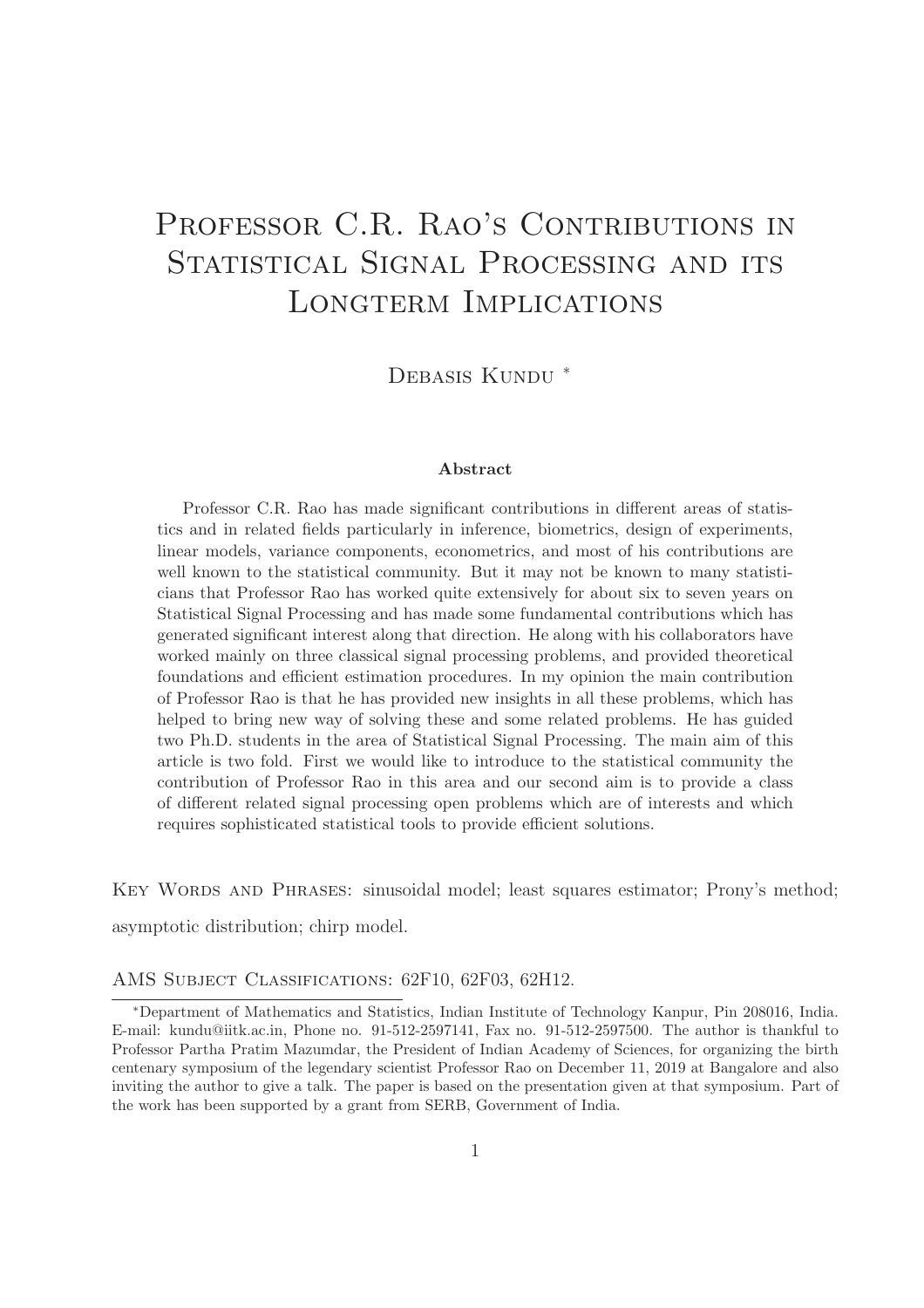### 1 INTRODUCTION

Signal Processing may broadly be considered as the recovery of information from different physical observations. The signals can be observed from different sources and they are usually corrupted by noise due to electrical, mechanical, atmospheric or intentional interferences. Since the observed signals are random in nature statistical techniques are needed to extract the original signals. Statistics is used in the formulation of the proper models to describe the behavior of the underlying process, developing proper techniques to estimate the unknown model parameters, and assessment of model performances. Statistical Signal Processing broadly refers to the analysis of different random signals using appropriate statistical procedures.

Professor Rao has worked on Statistical Signal Processing in early 90's for a period of six to seven years. He along with his collaborators have worked on three fundamental problems in this area namely (a) One dimensional superimposed exponential model, (b) Two dimensional superimposed exponential model and (c) Direction of Arrival (DOA) model. These problems are classical problems, and they have applications in several areas including telecommunications, radio location of objects, seismic signal processing, image processing and computer assisted medical diagnostics. Although these problems have several applications, they are highly non-linear in nature. The first two problems can be seen as non-linear regression problems. Both the problems can be formulated as the estimation of the unknown parameters of a non-linear model in presence of noise. The third problem involves as the estimation of the unknown parameters in a non-linear random effect model in presence of additive noise. It will be seen that finding efficient estimators and deriving properties of these estimators are quite challenging problems due to the nature of the problems.

It may be mentioned that an extensive amount of work has been done in standard non-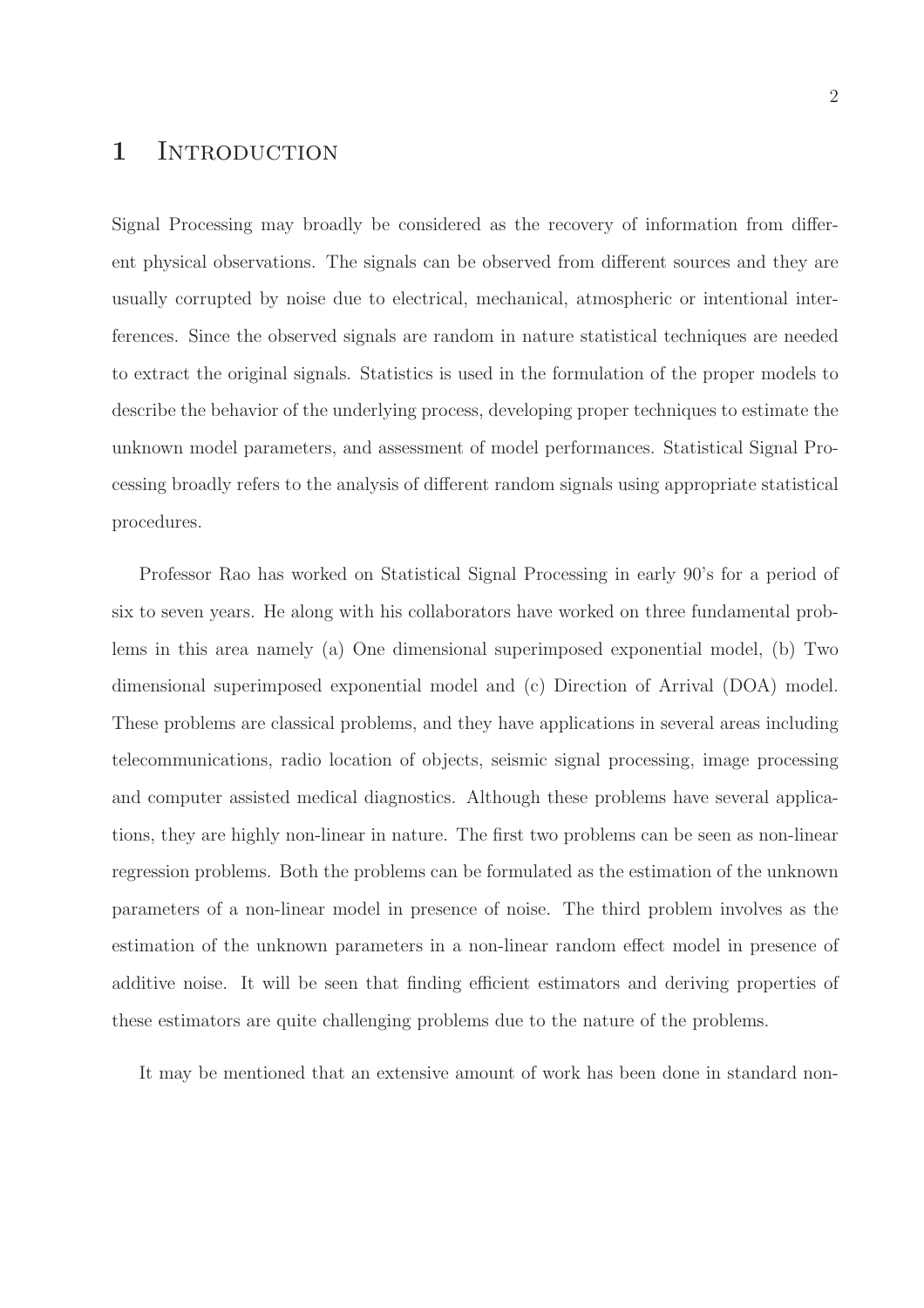linear regression models, see for example the books by Bates and Watts [8] and Seber and Wild [52] in this respect. Least squares estimators seem to be the natural choice in a non-linear regression problem. But finding least squares estimators and establishing their properties are quite non-trivial in general. Jennrich [20] and later on Wu [55] provided several sufficient conditions for establishing the consistency and asymptotic normality properties of the least squares estimators of a non-linear regression model. Unfortunately the one dimensional and two dimensional superimposed exponential models do not satisfy those sufficient conditions. Therefore, it is not immediate whether the least squares estimators will be consistent or not in these cases. Professor Rao and his collaborators established the consistency and asymptotic normality properties in these cases quite differently than the methods developed by Jennrich [20] and Wu [55] for general non-linear regression models.

Although the least squares estimators are the most efficient estimators, finding the least squares estimators in case of superimposed exponential exponential models is well known to be a numerically difficult problem. The standard Newton-Rahson or Gauss-Newton algorithms do not work well as the problems are highly non-linear in nature. The least squares surface has several local minima. Hence, most of the standard iterative procedure converges to the local minimum rather than the global minimum. Due to this reason an extensive amount of work has been done to find efficient estimators which behave like least squares estimators. Professor Rao and his collaborators established an efficient algorithm which converges in a finite number of steps and it produces estimates which have the same asymptotic convergence rates as the least squares estimators.

The main aim of this paper is two fold. First we would like to define the three classical problems from statistical perspective and provided solutions developed by Professor Rao and his collaborators. Our second aim is to show how his work has influenced the future research in this area. There are several interesting open problems in Statistical Signal Processing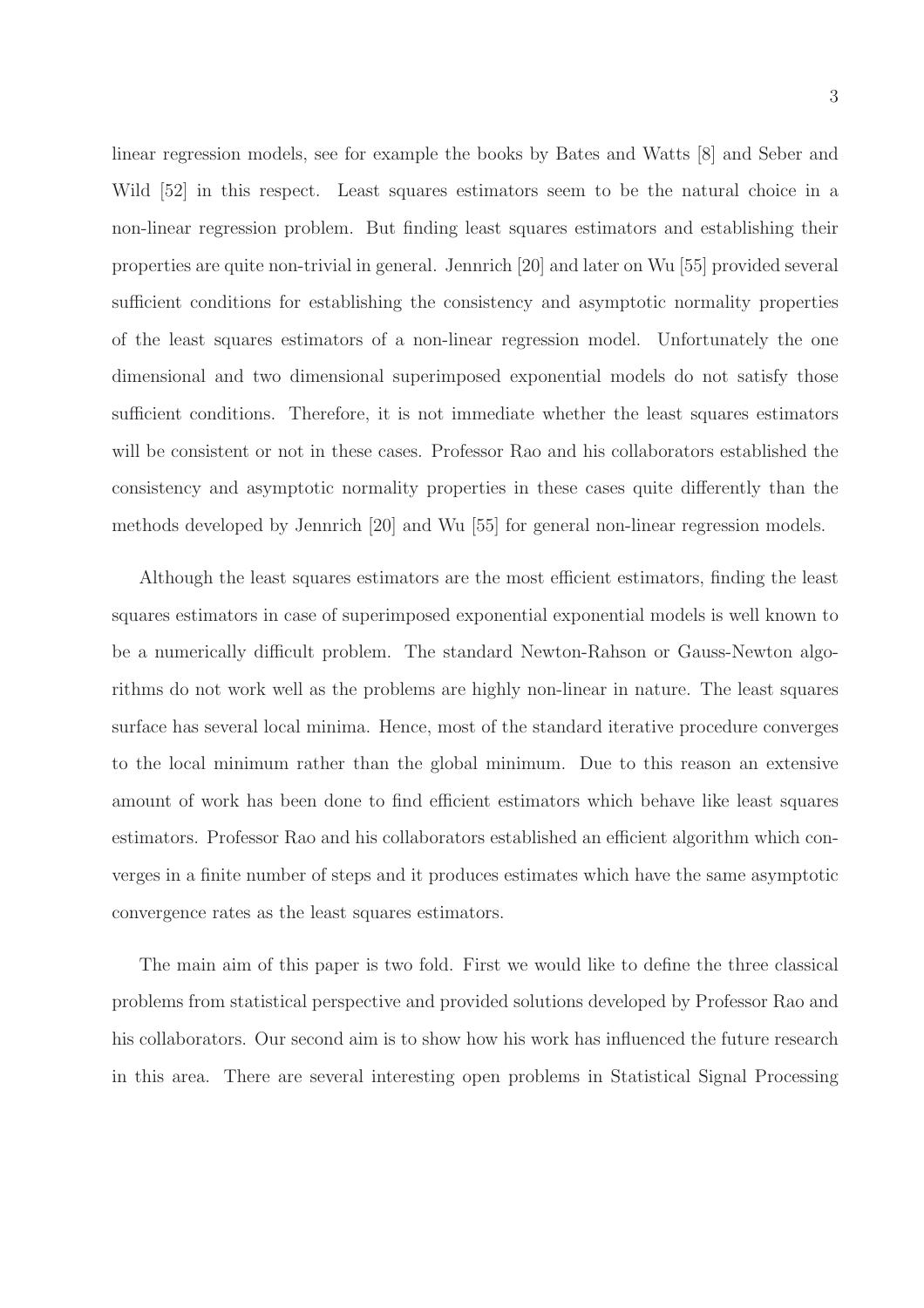for which sophisticated statistical techniques are needed to solve these problems. We will provide several open problems and relevant references for the statistical community who may not be very familiar in this area.

The rest of the papers is organized as follows. We need some preliminaries for basic understanding of these problems, and that will be provided in Section 2. In Section 3 we describe the one dimensional superimposed exponential models and provide different estimation procedures as provided by Professor Rao and his collaborators. Two dimensional superimposed exponential model will be considered in Section 4 and multiple angle tracking problem will be described in Section 5. In Section 6 we provide several related problems which have been considered in the Statistical Signal Processing literature in the last two to three decades and conclude the paper.

# 2 Preliminaries

We provide one important result which has been used quite extensively in the Statistical Signal Processing literature, and it is well known as Prony's equation. Prony proposed the method in 1795 mainly to estimate the unknown parameters of a sum of real exponential model. It is available in several numerical analysis text books for example Froberg [15] or Hilderband [18]. It can be described as follows. Suppose

$$
\mu(t) = \alpha_1 e^{\beta_1 t} + \ldots + \alpha_M e^{\beta_M t}; \quad t = 1, \ldots, n.
$$

Here  $\alpha_1, \ldots, \alpha_M$  are arbitrary real number and  $\beta_1, \ldots, \beta_M$  are distinct real numbers. Then, for a given  $\mu_1, \ldots, \mu_n$ , there exists  $(M + 1)$  constants  $\{g_0, \ldots, g_M\}$ , such that

$$
Ag=0,\t\t(1)
$$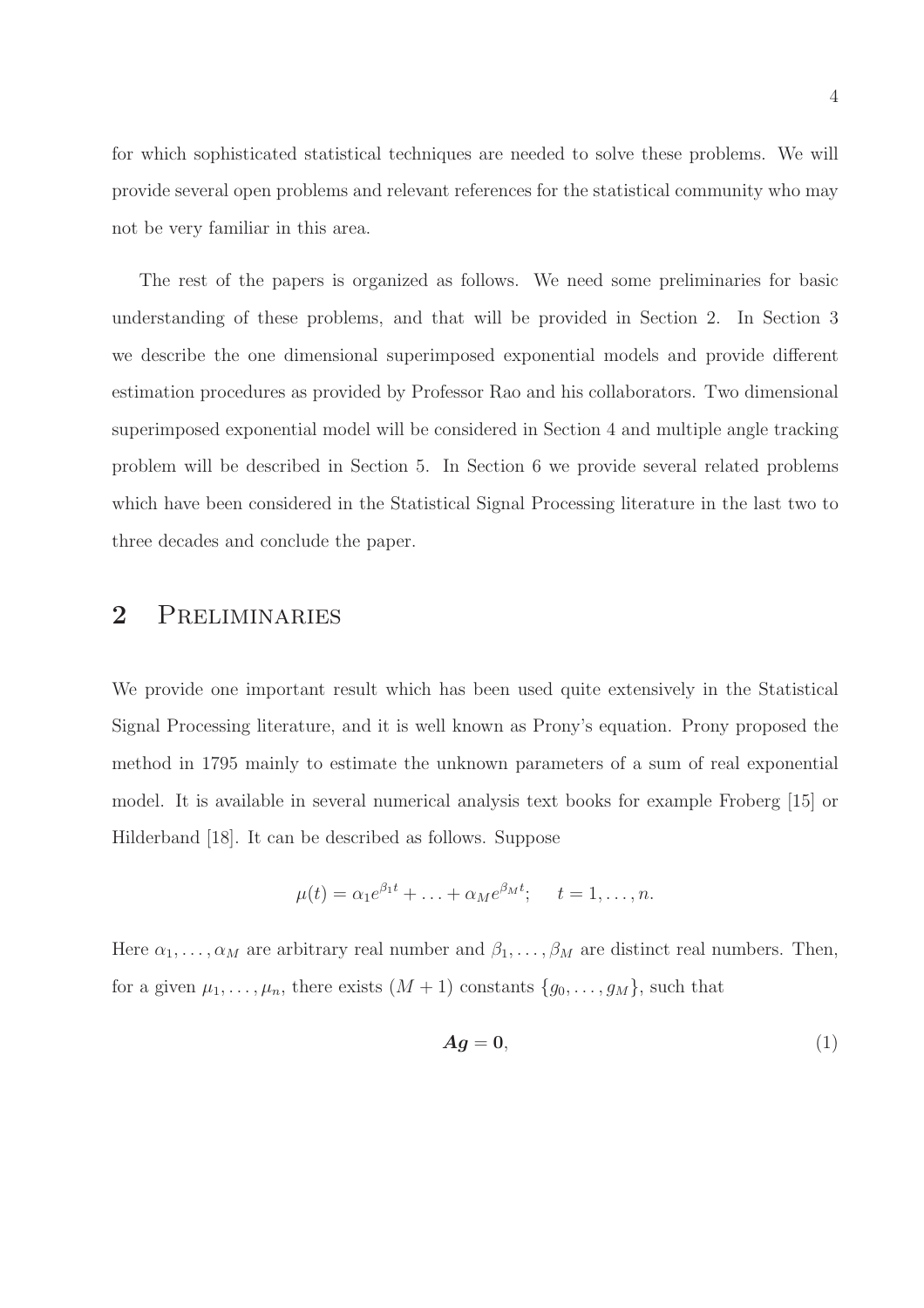where

$$
\mathbf{A} = \left[ \begin{array}{ccc} \mu(1) & \cdots & \mu(M+1) \\ \vdots & \ddots & \vdots \\ \mu(n-M) & \cdots & \mu(n) \end{array} \right], \quad \mathbf{g} = \left[ \begin{array}{c} g_0 \\ \vdots \\ g_M \end{array} \right] \quad \text{and} \quad \mathbf{0} = \left[ \begin{array}{c} 0 \\ \vdots \\ 0 \end{array} \right].
$$

It can be shown that the rank of the matrix  $\boldsymbol{A}$  is M. Hence, the null space of the matrix  $\boldsymbol{A}$ is of dimension one. Note that to make **g** to be unique we can put restrictions on  $g_0, \ldots, g_M$ such that  $\sum$ M  $j=0$  $g_j^2 = 1$  and  $g_0 > 0$ . The set of linear equations (1) is known as Prony's equations. It can be shown that the roots of the following following polynomial equation

$$
p(x) = g_0 + g_1 x + \ldots + g_M x^M = 0
$$
\n(2)

are  $e^{\beta_1}, \ldots, e^{\beta_M}$ . Therefore, there is a one to one correspondence between  $\{\beta_1, \ldots, \beta_M\}$  and  ${g_0, \ldots, g_M}$ , such that  $\sum^M$  $j=0$  $g_j^2 = 1$  and  $g_0 > 0$ . Moreover, interestingly  $\{g_0, \ldots, g_M\}$  do not depend on  $\{\alpha_1, \ldots, \alpha_M\}$ , depend only on  $\{\beta_1, \ldots, \beta_M\}$ .

One natural question is how to recover  $\alpha_1, \ldots, \alpha_M$  and  $\beta_1, \ldots, \beta_M$  for a given  $\mu(1), \ldots, \mu(n)$ . Note that

$$
\mu=X\alpha,
$$

where

$$
\boldsymbol{\mu} = \begin{bmatrix} \mu(1) \\ \vdots \\ \mu(n) \end{bmatrix}, \quad \boldsymbol{X} = \begin{bmatrix} e^{\beta_1} & \cdots & e^{\beta_M} \\ \vdots & \ddots & \vdots \\ e^{n\beta_1} & \cdots & e^{n\beta_M} \end{bmatrix} \quad \text{and} \quad \boldsymbol{\alpha} = \begin{bmatrix} \alpha_1 \\ \vdots \\ \alpha_M \end{bmatrix}.
$$

It is immediate that for  $\beta_1 \neq \ldots \neq \beta_M$ , the rank of the matrix **X** is M. Hence, for  $n > M$ , the matrix  $\boldsymbol{X}^\top \boldsymbol{X}$  is of full rank, and

$$
\boldsymbol{\alpha} = (\boldsymbol{X}^\top \boldsymbol{X})^{-1} \boldsymbol{X}^\top \boldsymbol{\mu}.\tag{3}
$$

Therefore, for a given  $\mu(1), \ldots, \mu(n)$ , first obtain the vector **g** which satisfies (1). Obtain  $\beta_1, \ldots, \beta_M$  from the roots of the polynomial equation  $p(x)$  as given in (2). Finally obtain  $\alpha_1, \ldots, \alpha_M$  from (3).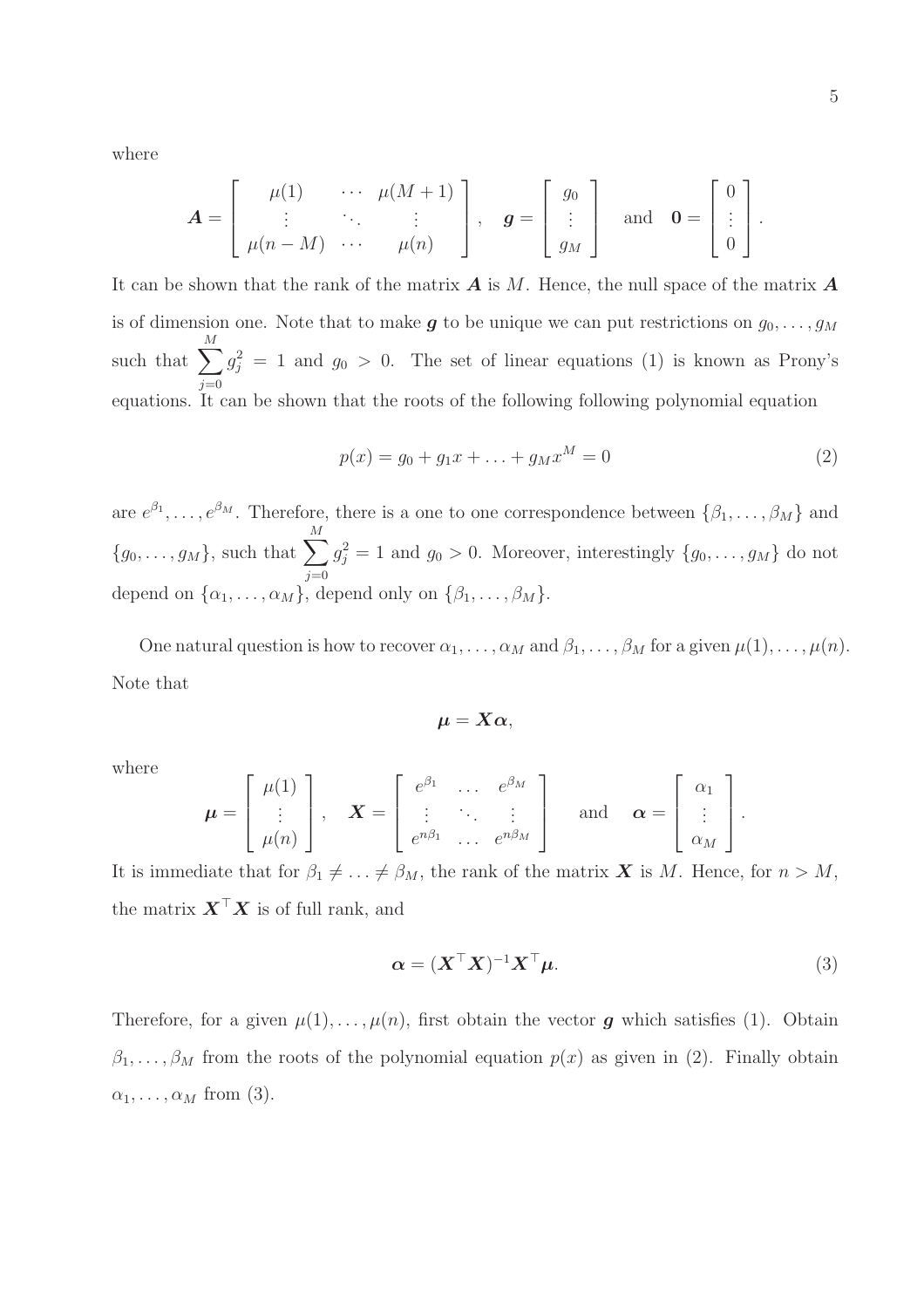Note that although we have described Prony's equations when  $\alpha$ 's and  $\beta$ 's are real valued, it is still valid when  $\alpha$ 's and  $\beta$ 's are complex valued also. Due to this reason, Prony's equations play an important role in the Statistical Signal Processing literature. Several algorithms have been developed using Prony's equations. It has been extended to two dimensional superimposed exponential model also, see for example Barbieri and Barone [7].

As it has been mentioned above that Prony's equations are valid even when  $\alpha$ 's and  $\beta$ 's are complex valued, let us consider the following special case which is known as the undamped exponential model.

$$
\mu(t) = A_1 e^{i\omega_1 t} + \dots + A_M e^{i\omega_M t}; \quad t = 1, \dots, n.
$$
\n(4)

Here,  $A_1, \ldots, A_M$  are arbitrary complex number,  $0 < \omega_1 \neq \ldots \neq \omega_M < 2\pi$ , and  $i = \sqrt{-1}$ . In this case also there exists  $\{g_0, \ldots, g_M\}$ , which are complex values, such that they satisfy (1). Moreover, the roots of the polynomial equation  $p(z)$ , as in (2), are  $z_1 = e^{i\omega_1}, \dots, z_M = e^{i\omega_M}$ . Observe that

$$
|z_1| = \ldots = |z_M| = 1, \quad \bar{z}_1 = z_1^{-1}, \ldots, \bar{z}_M = z_M^{-1}.
$$
 (5)

Here,  $\bar{z}_k$  denotes the complex conjugate of  $z_k$ , for  $k = 1, ..., M$ . Define the new polynomial

$$
Q(z) = z^{-M}\bar{p}(z) = \bar{g}_0 \bar{z}^{-M} + \ldots + \bar{g}_M.
$$

From (5), it is clear that  $p(z)$  and  $Q(z)$  have the same roots. Hence, by comparing the coefficients of the two polynomials  $p(z)$  and  $Q(z)$ , we obtain

$$
\frac{g_k}{g_M} = \frac{\bar{g}_{M-k}}{\bar{g}_0}; \qquad k = 0, \dots, M. \tag{6}
$$

Therefore, if we denote

$$
b_k = g_k \left(\frac{\bar{g}_0}{g_M}\right)^{-\frac{1}{2}}; \quad k = 0, \dots, M,
$$

then

$$
b_k = \overline{b}_{M-k}; \quad k = 0, \ldots, M.
$$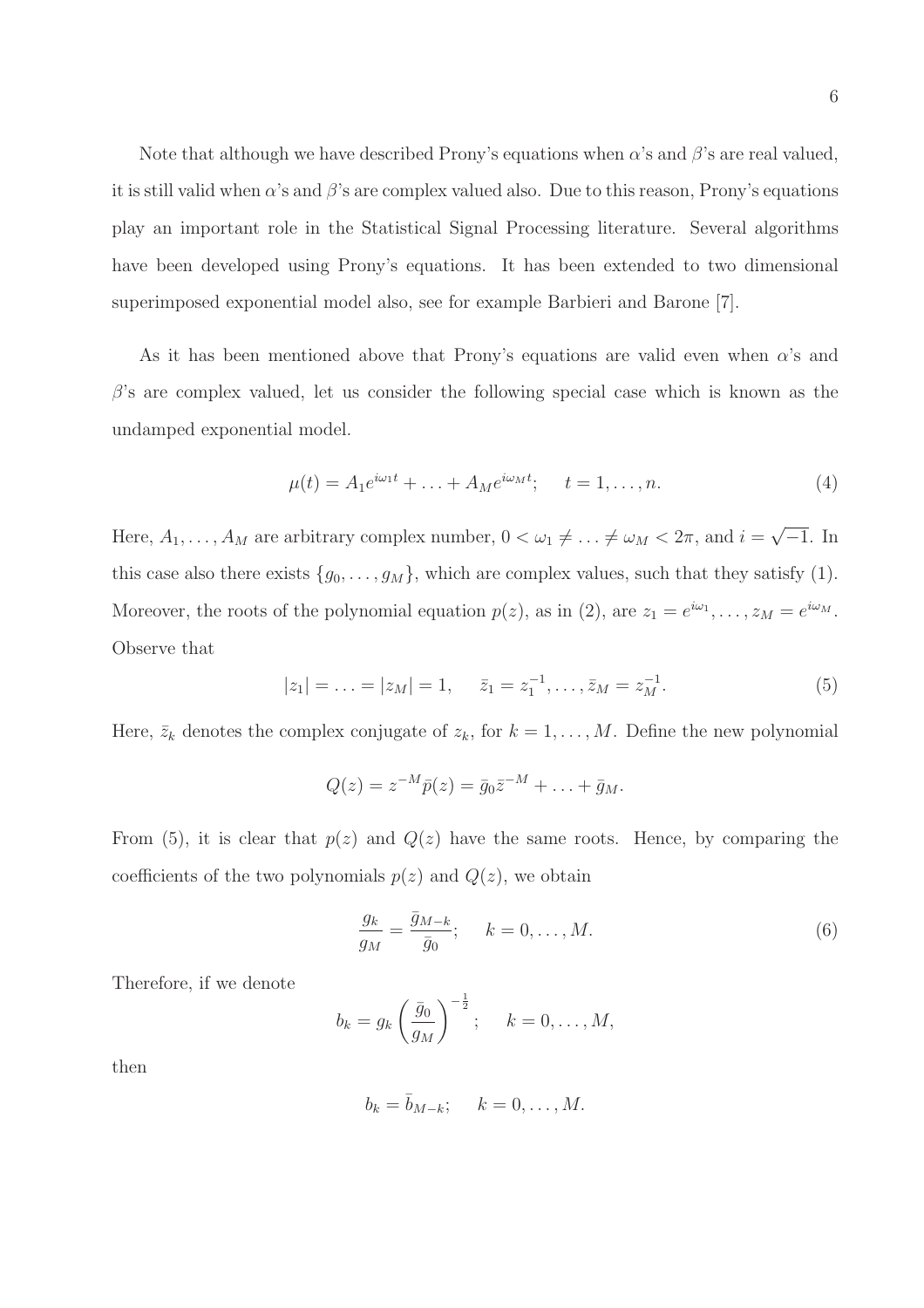Hence, if we denote

$$
\boldsymbol{b} = \left[ \begin{array}{c} b_0 \\ \vdots \\ b_M \end{array} \right], \quad \bar{\boldsymbol{b}} = \left[ \begin{array}{c} \bar{b}_0 \\ \vdots \\ \bar{b}_M \end{array} \right], \quad \boldsymbol{J} = \left[ \begin{array}{cccc} 0 & 0 & \cdots & 0 & 1 \\ 0 & 0 & \cdots & 1 & 0 \\ \vdots & \vdots & \ddots & \vdots & \vdots \\ 0 & 1 & \cdots & 0 & 0 \\ 1 & 0 & \cdots & 0 & 0 \end{array} \right],
$$

then  $\mathbf{b} = \mathbf{J}\bar{\mathbf{b}}$ . Therefore, it is immediate that for a given  $\mu(1), \ldots, \mu(n)$ , as in (4), there exists a vector  $\boldsymbol{g} = (g_0, \dots, g_M)^\top$ , such that  $\sum^M$  $k=0$  $|g_k|^2 = 1$ , which satisfies (1) and also  $g = J\bar{g}$ . For more details interested readers are refereed to Kundu and Nandi [36].

# 3 One Dimensional Superimposed Exponential Model

We observe periodic phenomena everyday in our lives. For example, the number of tourists visits the famous Taj Mahal, the daily temperature of the capital New Delhi, the ECG pattern of a normal human being or the musical sounds, clearly follows a periodic pattern. Sometimes it may not be exactly periodic but nearly periodic. Moreover, the periodic signal may not be in one dimension only, it can be in two or three dimensions also. One major problem in Statistical Signal Processing is to analyze periodic or nearly periodic data when they are observed with noise. Some of the natural questions are what do you mean by a periodic signal and why do we want to analyze a periodic data. We will not provide a formal definition of a periodic data, but informally speaking a periodic data indicates a repeated pattern in one dimension and a symmetric pattern in two or three dimensions. See for example the following figures which indicate periodic nature. Figure 1: the ECG plot of a normal human being and Figure 2: 'UUU' vowel sound of a male.

Now the second question is why somebody wants to analyze a periodic data. One reason might be purely theoretical in nature otherwise providing a proper periodic model can be very useful for compression or prediction purposes.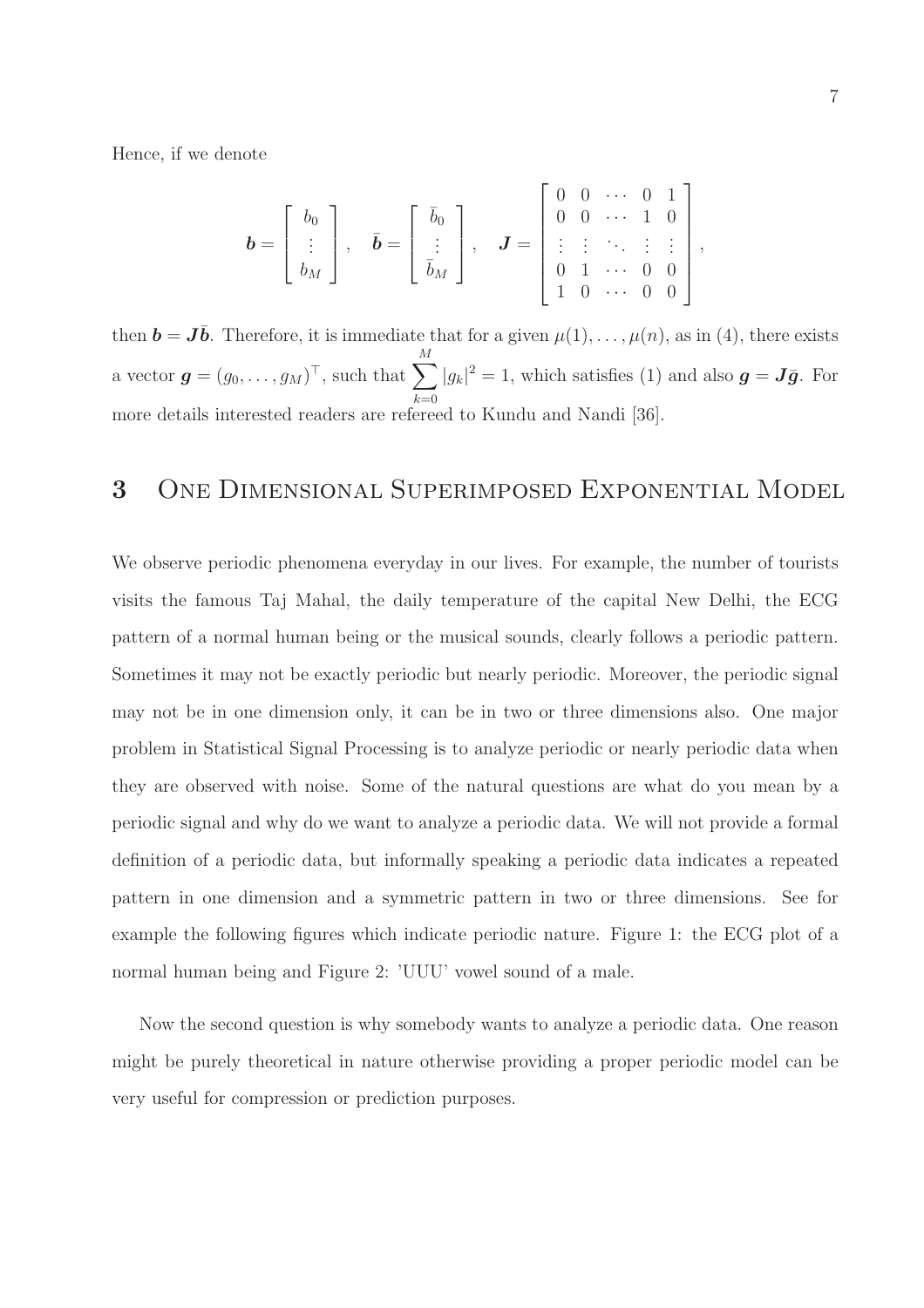

Figure 1: ECG Plot of a normal human being



Figure 2: UUU-sound of a male.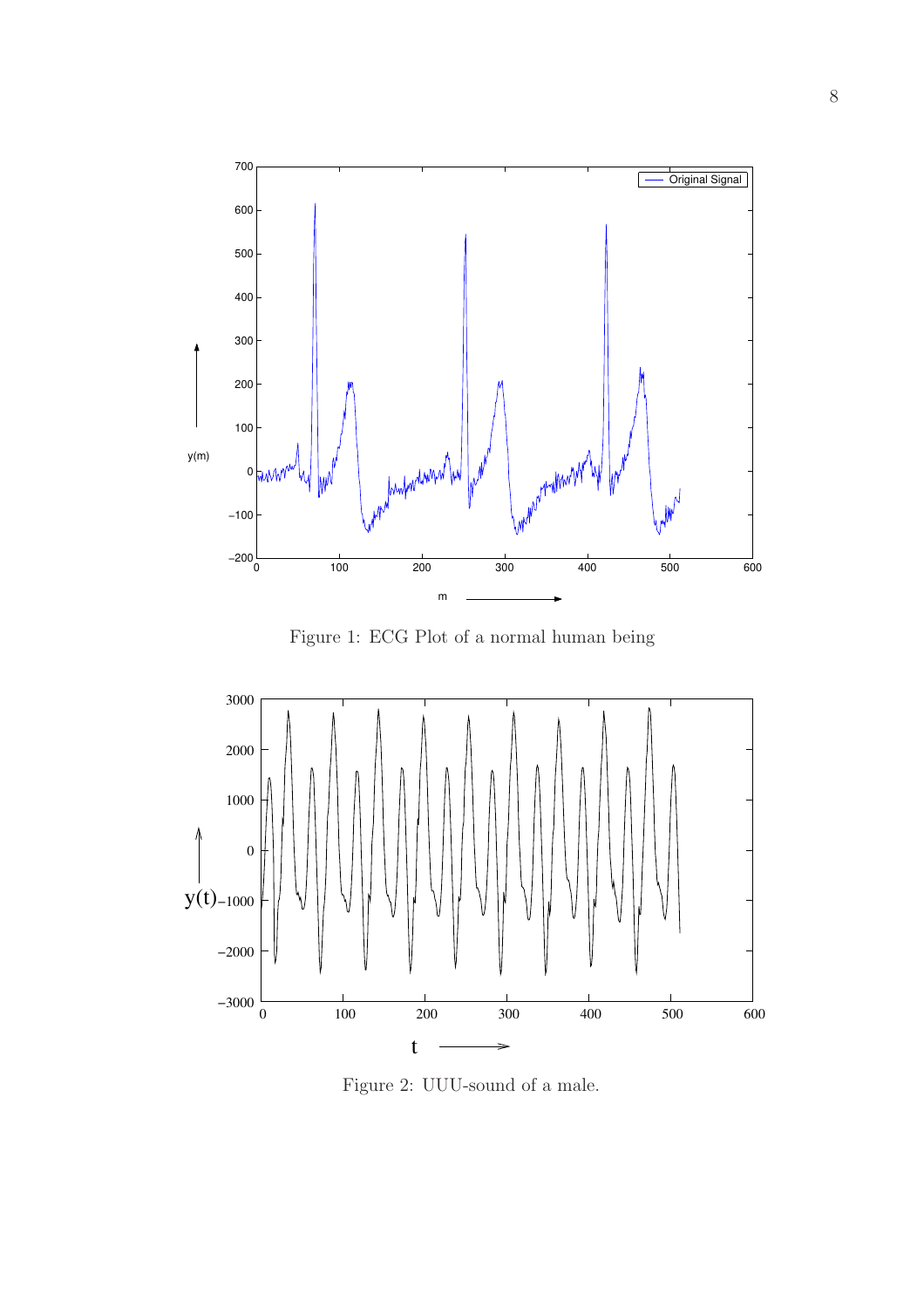Note that the simple periodic function is the sinusoidal function and it can be written in the following form

$$
y(t) = A\cos(\omega t) + B\sin(\omega t).
$$

Clearly, the period of the function  $y(t)$  is the shortest time taken for  $y(t)$  to repeat itself, and it is  $2\pi/\omega$ . In general a smooth periodic function (mean adjusted) with period  $2\pi/\omega$ can be written in the form

$$
y(t) = \sum_{k=1}^{\infty} \left[ A_k \cos(k\omega t) + B_k \sin(k\omega t) \right],\tag{7}
$$

and it is well known as the Fourier expansion of  $y(t)$ . From  $y(t)$ ,  $A_k$  and  $B_k$  can be obtained uniquely for  $k \geq 1$  as

$$
\int_0^{2\pi/\omega} \cos(k\omega t) y(t) dt = \frac{\pi A_k}{\omega} \quad \text{and} \quad \int_0^{2\pi/\omega} \sin(k\omega t) y(t) dt = \frac{\pi B_k}{\omega}.
$$

Since in practice,  $y(t)$  is always corrupted with noise, so it is reasonable to assume that we have the following observation:

$$
y(t) = \sum_{k=1}^{\infty} \left[ A_k \cos(\omega t) + B_k \sin(\omega t) \right] + e(t),
$$

where  $e(t)$  is the noise component. It is impossible to estimate infinite number of parameters. Hence the model is approximated by the following model:

$$
y(t) = \sum_{k=1}^{p} \left[ A_k \cos(\omega_k t) + B_k \sin(\omega_k t) \right] + e(t), \tag{8}
$$

for some  $p < \infty$ . The aim is to extract (estimate) the deterministic component  $\mu(t)$ , where

$$
\mu(t) = \sum_{k=1}^{p} \left[ A_k \cos(\omega_k t) + B_k \sin(\omega_k t) \right],
$$

in presence of the random error component  $e(t)$ , based on the available data  $y(t)$ ,  $t = 1, \ldots, n$ . Hence, the problem becomes the estimation of p,  $A_k$ ,  $B_k$  and  $\omega_k$ , for  $k = 1, \ldots, p$ .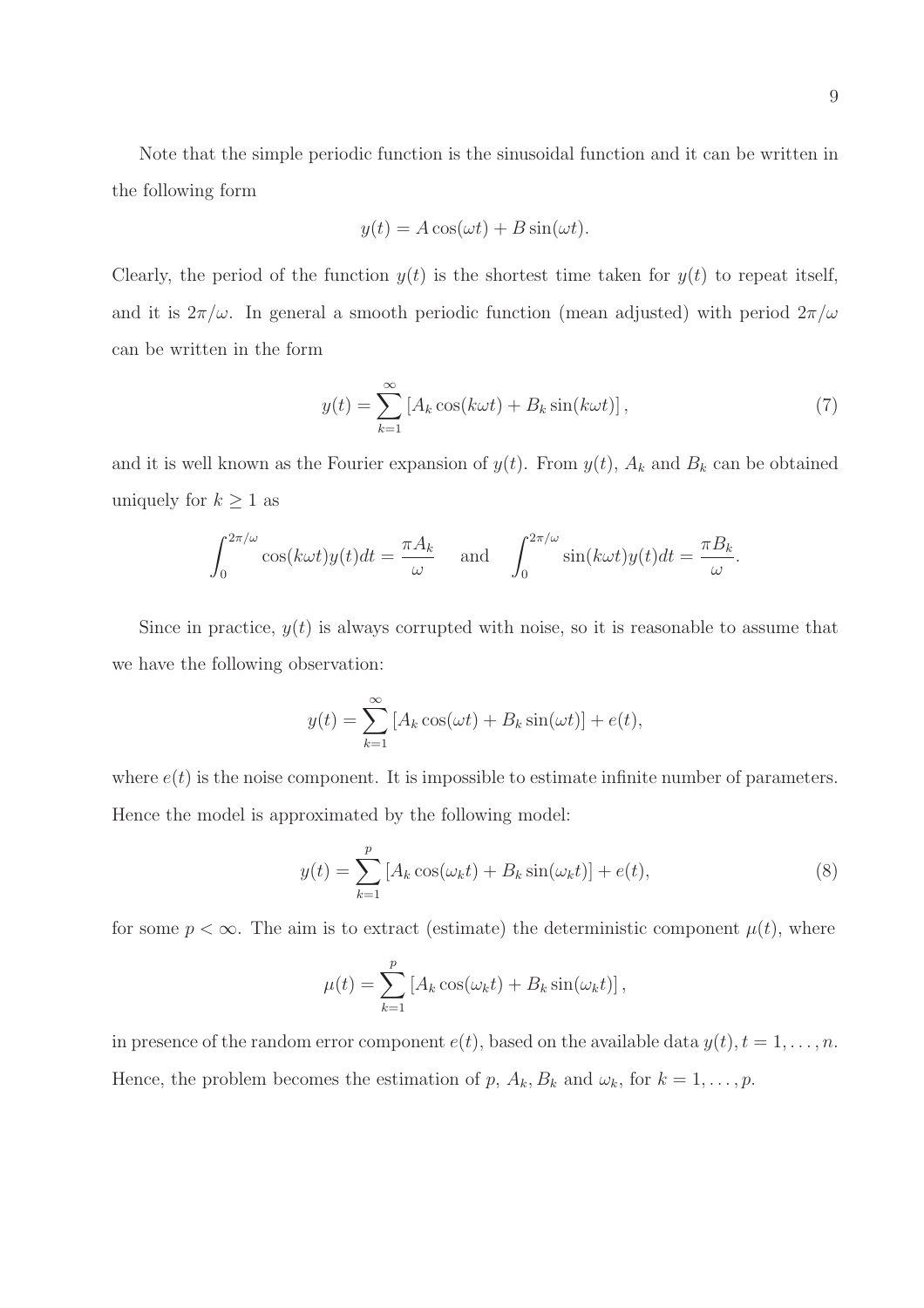It should be mentioned that often instead of working with the model (8) it might be more convenient to work with the associated complex valued model. With the abuse of notation we use the corresponding complex valued model as

$$
y(t) = \mu(t) + e(t) = \sum_{k=1}^{p} \alpha_k e^{i\omega_k t} + e(t).
$$
 (9)

In the model (9)  $y(t)$ 's,  $\alpha_k$ 's,  $e(t)$ 's are all complex valued and  $i = \sqrt{-1}$ . The model (9) can be obtained by taking the Hilbert transformation of (8). Therefore, the two models are equivalent. Although, any observed signal is always real valued, by taking the Hilbert transformation of the signal, the corresponding complex model can be used. Any analytical result or numerical procedure for model (9) can be used for model (8) and vice-versa. Although, Rao and his collaborators have mainly dealt with model (9), all the results are valid for model (8) also, as we have just mentioned. Due to this reason in this paper we provide the results either for model (8) or for model (9) and it should be clear from the context.

Now consider the model (8), and the problem is to estimate the unknown parameters based on a sample  $\{y(t); t = 1, \ldots, n\}$ . It is necessary to make certain assumptions on the random error component  $e(t)$ . At this moment we simply make the assumptions that  $e(t)$ has mean zero and finite variance. We will make it more explicit later when it is needed. The most used and popular estimation procedure is known as the periodogram estimators, see for example Stoica and Moses [53]. The periodogram at a particular frequency is defined as

$$
I(\theta) = \left| \frac{1}{n} \sum_{t=1}^{n} y(t) \cos(\theta t) \right|^2 + \left| \frac{1}{n} \sum_{t=1}^{n} y(t) \sin(\theta t) \right|^2.
$$
 (10)

The main reason to use the periodogram function to estimate the frequencies and the number of components p is that  $I(\theta)$  has local maxima at the true frequencies if there is no noise in the data. Therefore, if the noise variance is not high, it is expected that  $I(\theta)$  can be used quite effectively to estimate the frequencies and  $p$  also. It may be observed from the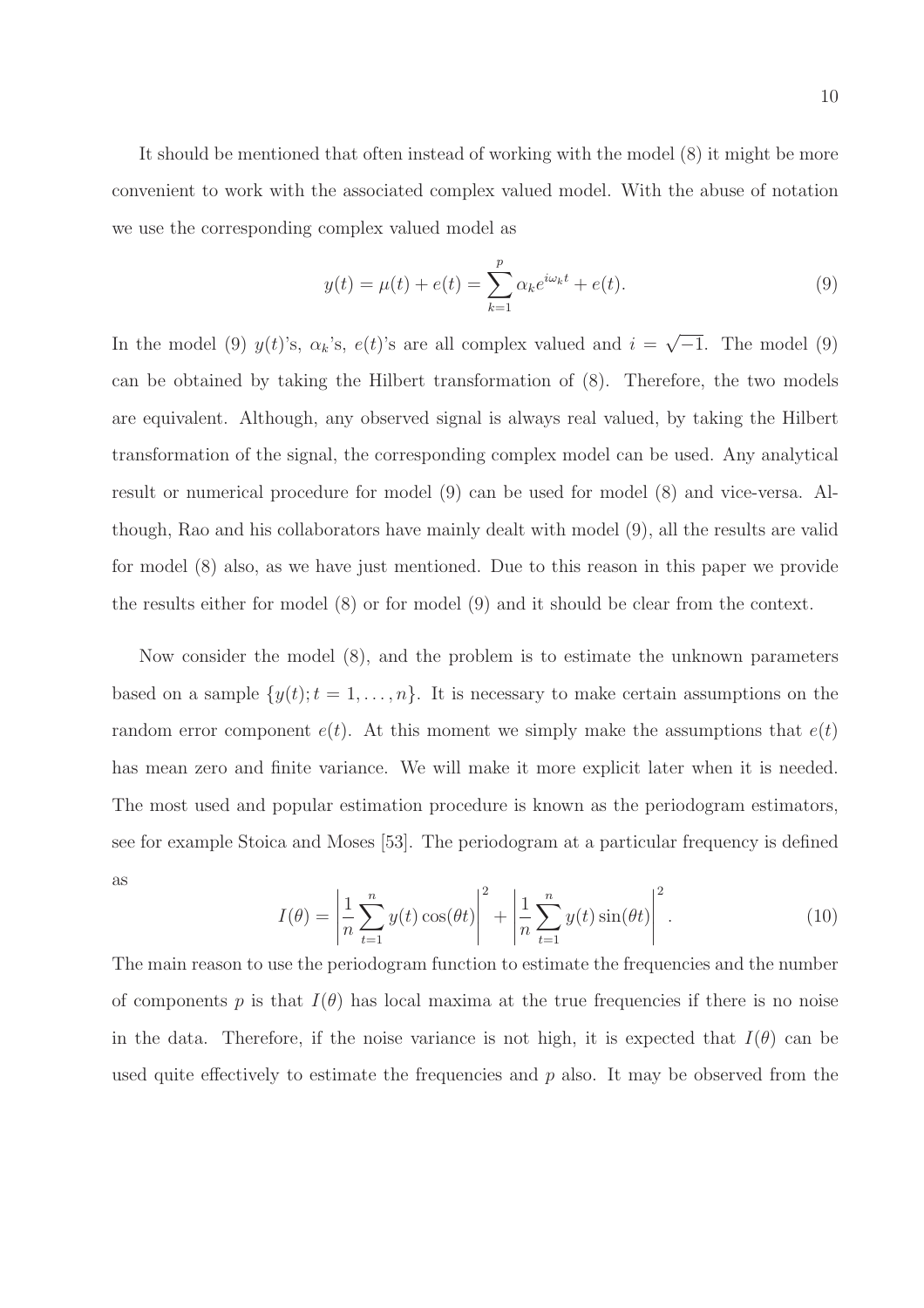

Figure 3: Periodogram plot of  $y(t)$  obtained from Model (11)

following example. Let us consider the following signal:

$$
y(t) = 3.0\cos(0.2\pi t) + 3.0\sin(0.2\pi t) + 3.0\cos(0.5\pi t) + 3.0\sin(0.5\pi t) + e(t).
$$
 (11)

Here  $e(t)$ 's are assumed to be independent and identically distributed (i.i.d.) normal random variables with mean 0 and variance 2. The plot of the periodogram function  $I(\theta)$  for the model (11) is provided in Figure 3. From Figure 3 it is clear that  $p = 2$  and the local maxima are close to the true frequencies. But, the same may not be true always. For example, let us consider the following signal

$$
y(t) = 3.0\cos(0.2\pi t) + 3.0\sin(0.2\pi t) + 0.25\cos(0.5\pi t) + 0.25\sin(0.5\pi t) + e(t).
$$
 (12)

Here  $e(t)$ 's are i.i.d. normal random variables with mean 0 and variance 5.0. The periodogram plot of  $y(t)$  obtained from the model (12) is provided in Figure 4. From Figure 4 it is not clear that  $p = 2$  and the true location of the frequencies.

Therefore, the least squares estimators seems to be a natural choice. In case of model  $(9)$  for a given p, the least squares estimators can be obtained by the argument minimum of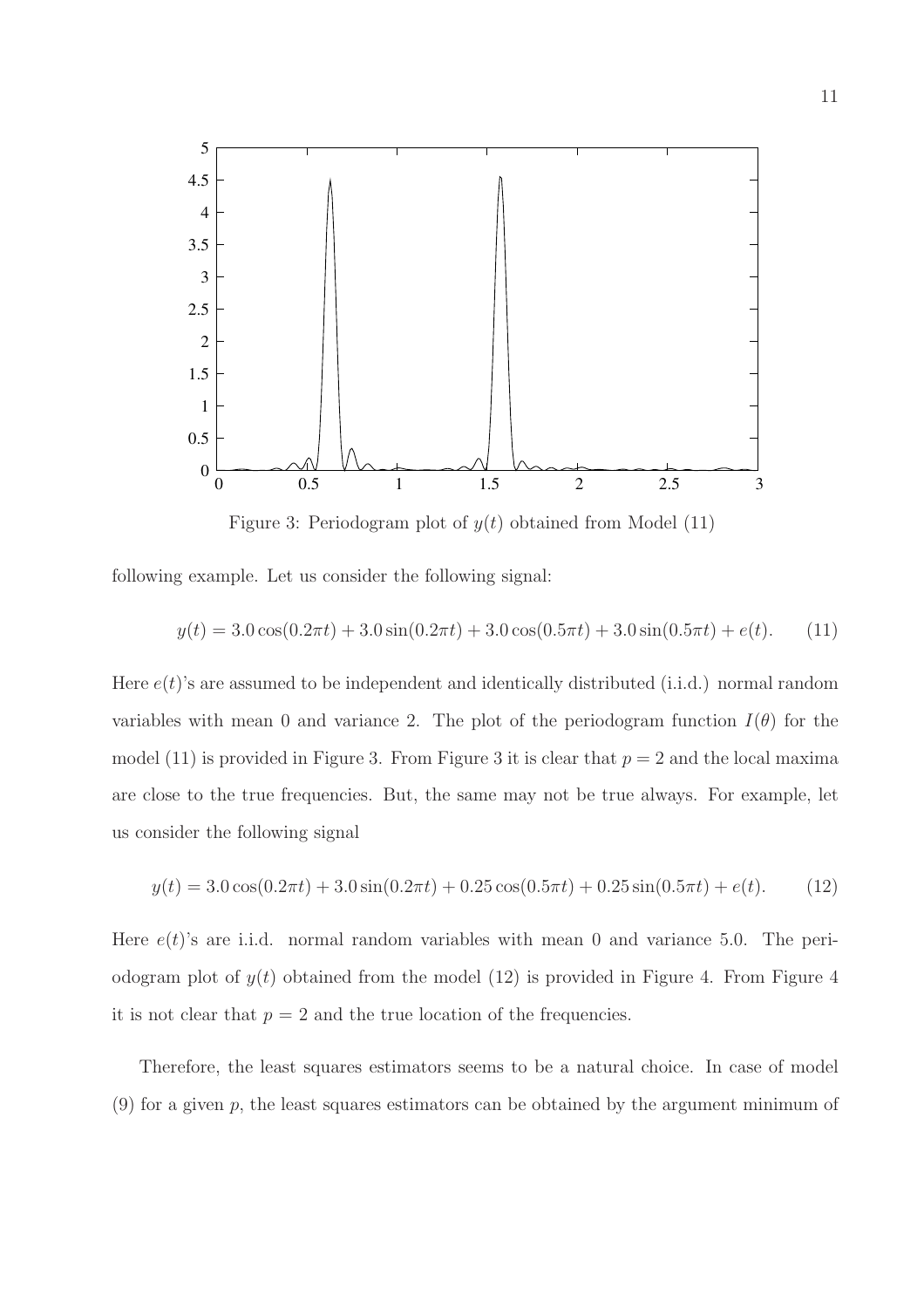

Figure 4: Periodogram plot of  $y(t)$  obtained from Model (12)

the sum of residuals as follows:

$$
Q(\boldsymbol{\alpha}, \boldsymbol{\omega}) = \sum_{t=1}^{n} \left| y(t) - \sum_{k=1}^{p} \alpha_k e^{i\omega_k t} \right|^2
$$
 (13)

Here  $\boldsymbol{\alpha} = (\alpha_1, \ldots, \alpha_p)^\top$  and  $\boldsymbol{\omega} = (\omega_1, \ldots, \omega_p)^\top$ . Note that the model (9) is a complex valued non-linear regression model. There exists an extensive list of literature related to non-linear regression models, interested readers may referred to the book by Seber and Wild [52]. When  $e(t)$ 's are i.i.d. random variables with mean zero and finite variance, Jennrich [20] and later on Wu [55] have provided several sufficient conditions for the least squares estimators to be consistent and asymptotically normally distributed. Some of these results have been generalized to the complex valued models by Kundu [26]. Unfortunately, it can be easily shown, see for example Kundu and Mitra [33], that the model (9) does not satisfy the sufficient conditions of Jennrich [20], Wu [55] or Kundu [26]. Hence, the consistency of the least squares estimators under the assumptions of i.i.d. errors is not guaranteed.

Rao and Zhao [48] provided the consistency and asymptotic normality properties of the maximum likelihood estimators of  $\alpha$ ,  $\omega$  and  $\sigma^2$ , under the following assumptions on  $e(t)$ , for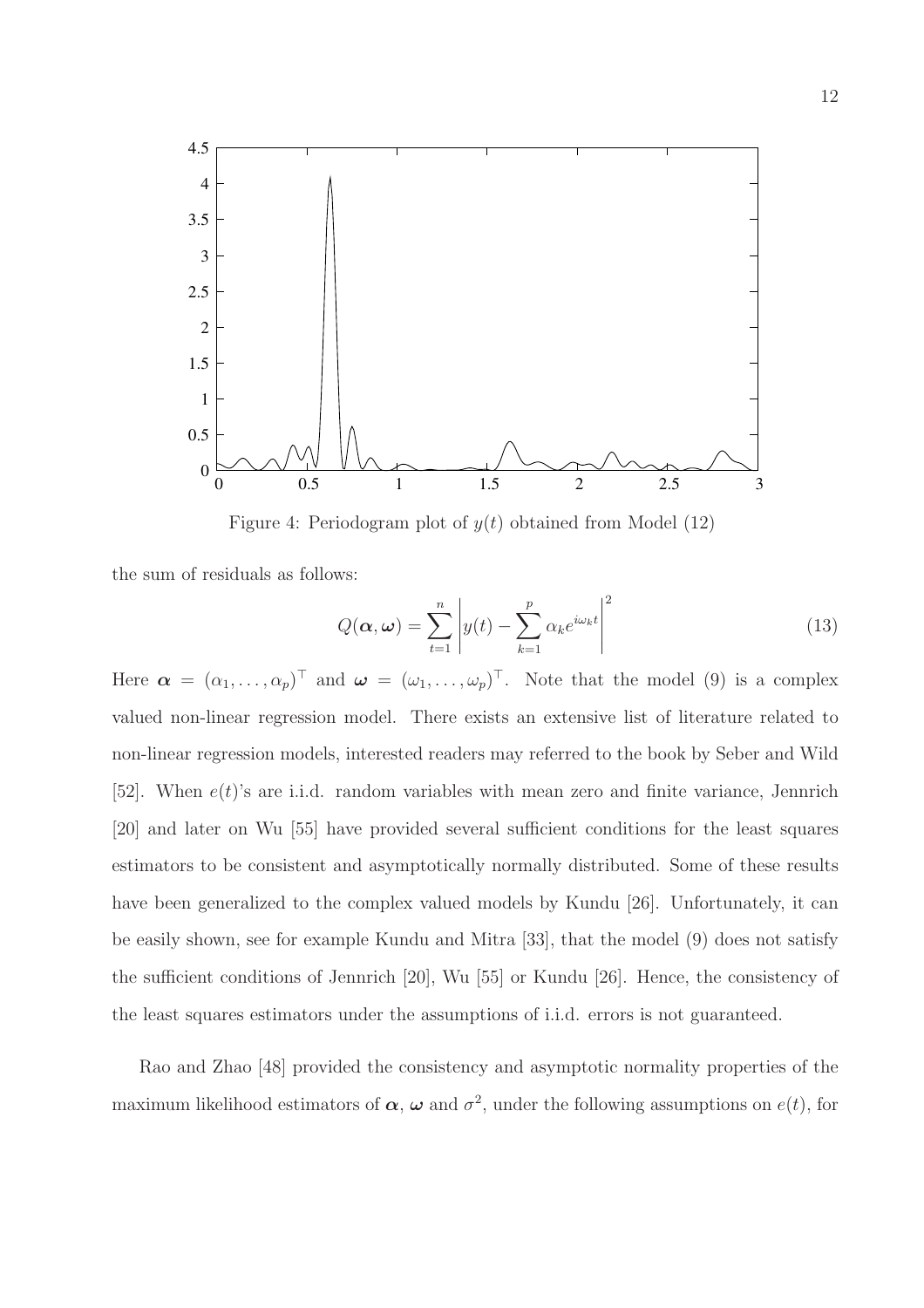known p. Let us denote  $\hat{\alpha}$  and  $\hat{\omega}$  as the least squares estimators of  $\alpha$  and  $\omega$ , respectively, and

$$
\widehat{\sigma^2} = \frac{1}{n} Q(\widehat{\boldsymbol{\alpha}}, \widehat{\boldsymbol{\omega}}).
$$

We need the following assumptions for further development.

ASSUMPTION 3.1:  $\{e(t)\}; t = 1, 2, \ldots\}$  are i.i.d. complex valued random variables. If  $\text{Re}(e(t))$  and  $\text{Im}(e(t))$  denote the real and imaginary parts of  $e(t)$ , then it is assumed that  $\text{Re}(e(t))$  and  $\text{Im}(e(t))$  are independent normal random variables with mean zero and variance  $\sigma^2/2$ .

ASSUMPTION 3.2  $\alpha_k \neq 0, 0 < \omega_k < 2\pi$ , and  $\omega_j \neq \omega_k$ , for  $j \neq k, k = 1, \ldots, p$ .

THEOREM 3.1: If the diagonal matrix  $\mathbf{D} = \text{diag}\{\alpha_1, \dots, \alpha_p\}$ , we denote  $\mathbf{A}_1 = \text{Im }\mathbf{D}$ ,  $\mathbf{A}_2 =$ Re D and  $B = (D^HD)^{-1}$ . Here 'H' denotes the complex conjugate transpose of a matrix or of a vector. If  $e(t)$ 's satisfy Assumption 3.1 and the model parameters satisfy Assumption 3.2, then

(i)  $\hat{\omega}$ ,  $\hat{\alpha}$  and  $\sigma^2$  are strongly consistent estimators of  $\omega$ ,  $\alpha$  and  $\sigma^2$ , respectively.

(ii) The limiting distribution of

$$
\left(n^{3/2}(\widehat{\boldsymbol{\omega}}-\boldsymbol{\omega}),n^{1/2}\mathrm{Re}(\widehat{\boldsymbol{\alpha}}-\boldsymbol{\alpha}),n^{1/2}\mathrm{Im}(\widehat{\boldsymbol{\alpha}}-\boldsymbol{\alpha}),\widehat{\sigma}^2\right)^{\top}
$$

is a  $(3p+1)$ -variate normal distribution with mean vector zero, and covariance matrix  $\sigma^2 \Sigma$ , where

$$
\Sigma = \left[ \begin{array}{ccc} 6B & 3A_1B & -3A_2B & 0 \\ 3A_1B & \frac{1}{2}I + \frac{3}{2}A_1^2B & -\frac{3}{2}A_2A_1B & 0 \\ -3A_2B & -\frac{3}{2}A_2A_1B & \frac{1}{2}I + \frac{3}{2}A_2^2B & 0 \\ 0 & 0 & 0 & \sigma^2 \end{array} \right]
$$

.

Note that Theorem 3.1 provides the strong consistency and asymptotic normality of the least squares estimators under the assumptions that the errors are normally distributed even if the model does not satisfy some of the standard sufficient conditions which are available for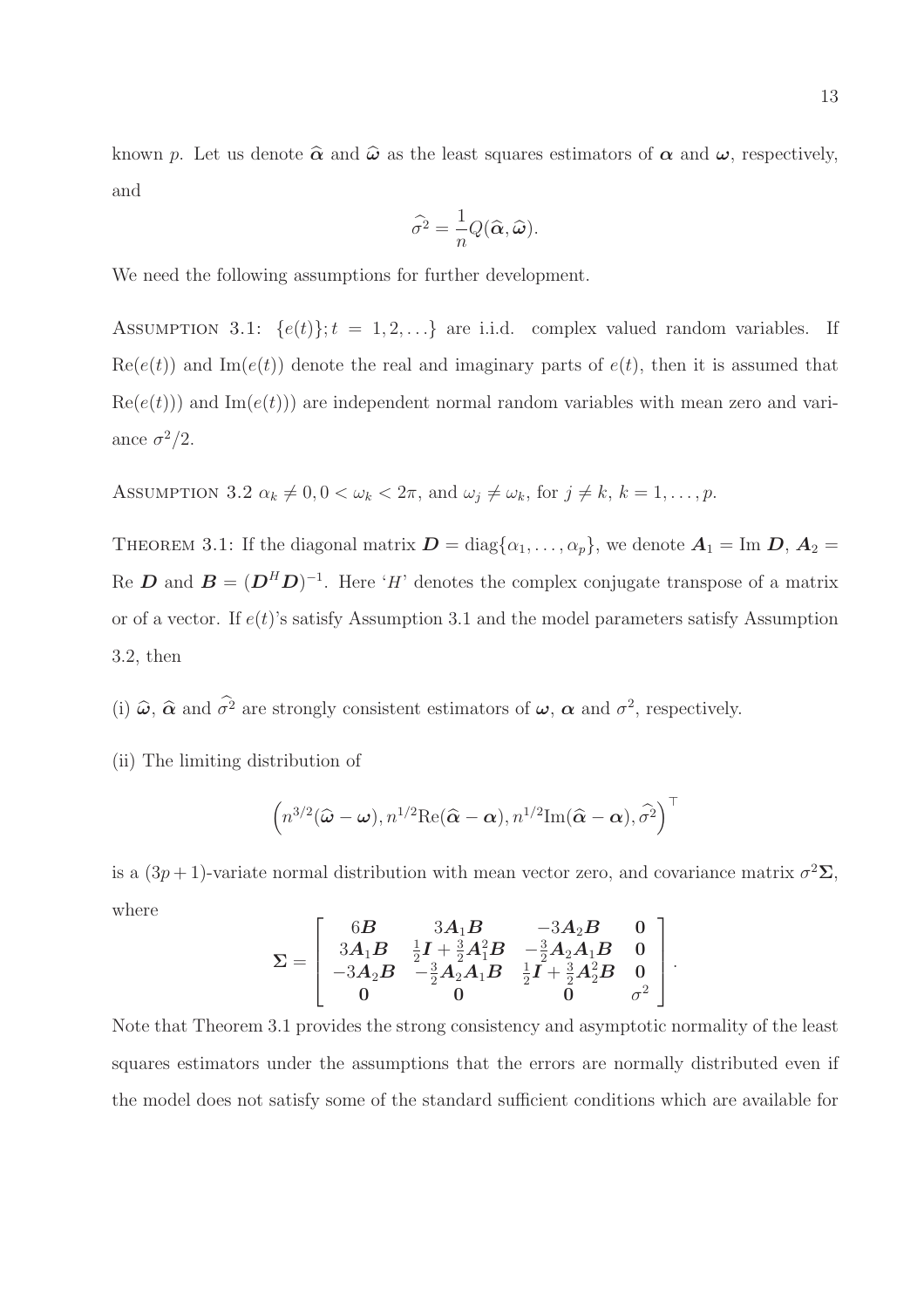a general non-linear regression model. The results can be used for constructing asymptotic confidence intervals of the unknown parameters or for testing of hypothesis purposes also. The most important point of Theorem 3.1 is that the rates of convergence of the linear parameters are of the order  $O_p(n^{-1/2})$ , which is quite common, where as the for the frequencies it is  $O_p(n^{-3/2})$ , which is quite uncommon for a general non-linear regression model. It implies that the least squares estimators of the frequencies are more efficient than the least squares estimators of the amplitudes. The results of Rao and Zhao [48] were extended by Kundu and Mitra [34] when the errors are i.i.d. random variables with mean zero and finite variance. It has been further extended in case of stationary errors also, for details see for example the monograph by Kundu and Nandi [36].

Now we will discuss how to compute the least squares estimators of the unknown parameters of the model (9). The model (9) can be written as follows:

$$
Y = X\alpha + e,\tag{14}
$$

here

$$
\boldsymbol{Y} = \begin{bmatrix} y(1) \\ \vdots \\ y(n) \end{bmatrix}, \quad \boldsymbol{X} = \begin{bmatrix} e^{i\omega_1} & \cdots & e^{i\omega_p} \\ \vdots & \vdots & \vdots \\ e^{ni\omega_1} & \cdots & e^{ni\omega_p} \end{bmatrix}, \quad \boldsymbol{\alpha} = \begin{bmatrix} \alpha_1 \\ \vdots \\ \alpha_p \end{bmatrix}, \quad \boldsymbol{e} = \begin{bmatrix} e(1) \\ \vdots \\ e(n) \end{bmatrix}.
$$

Therefore,  $Q(\boldsymbol{\alpha}, \boldsymbol{\omega})$  as in (13) can be written as

$$
Q(\boldsymbol{\alpha}, \boldsymbol{\omega}) = (\boldsymbol{Y} - \boldsymbol{X}(\boldsymbol{\omega})\boldsymbol{\alpha})^H (\boldsymbol{Y} - \boldsymbol{X}(\boldsymbol{\omega})\boldsymbol{\alpha}).
$$
\n(15)

For a given  $\omega$ , the least squares estimators of  $\alpha$ , say  $\hat{\alpha}(\omega)$ , can be obtained as

$$
\widehat{\alpha}(\boldsymbol{\omega}) = \left(\boldsymbol{X}^H(\boldsymbol{\omega})\boldsymbol{X}(\boldsymbol{\omega})\right)^{-1}\boldsymbol{X}^H(\boldsymbol{\omega})\boldsymbol{Y}.
$$

Hence,

$$
Q(\widehat{\alpha}(\boldsymbol{\omega}), \boldsymbol{\omega}) = \boldsymbol{Y}^H \left(\boldsymbol{I} - \boldsymbol{P}_{\boldsymbol{X}(\boldsymbol{\omega})}\right)^H \left(\boldsymbol{I} - \boldsymbol{P}_{\boldsymbol{X}(\boldsymbol{\omega})}\right) \boldsymbol{Y} = \boldsymbol{Y}^H \left(\boldsymbol{I} - \boldsymbol{P}_{\boldsymbol{X}(\boldsymbol{\omega})}\right) \boldsymbol{Y}.
$$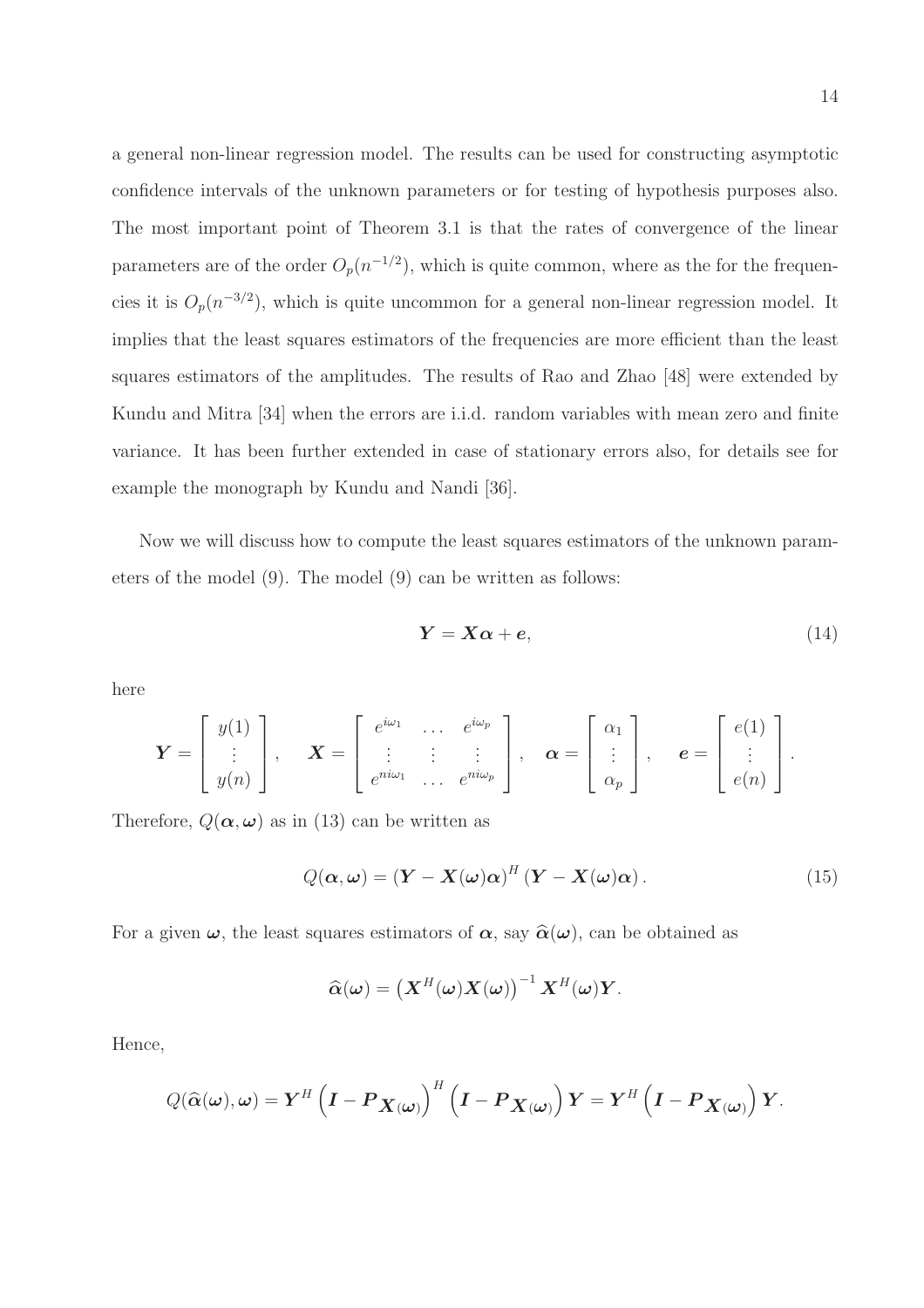Here  $\bm{P}_{\bm{X}(\bm{\omega})}=\bm{X}(\bm{\omega})\left(\bm{X}^H(\bm{\omega})\bm{X}(\bm{\omega})\right)^{-1}\bm{X}^H(\bm{\omega})$  is the projection matrix on the columns of  $X(\omega)$ . Hence, the least squares estimator of  $\omega$ , say  $\hat{\omega}$  can be obtained as

$$
\widehat{\boldsymbol{\omega}} = \operatorname{argmin} \quad \boldsymbol{Y}^{H} \left( \boldsymbol{I} - \boldsymbol{P}_{\boldsymbol{X}(\boldsymbol{\omega})} \right) \boldsymbol{Y} = \operatorname{argmax} \ \boldsymbol{Y}^{H} \boldsymbol{P}_{\boldsymbol{X}(\boldsymbol{\omega})} \boldsymbol{Y}.
$$
 (16)

,

The problem to find  $\hat{\omega}$  from (16) is a non-linear optimization problem. It has been observed by Bresler and Macovski [10] that the standard Newton-Raphson algorithm or its variants does not work in this case because the problem is a highly non-linear in nature. Using (1) it can be easily seen that there exists a  $n \times (n - p)$  matrix  $G(g)$ , such that  $G^H(g)\mu = 0$ , where

$$
\mathbf{G}^{H}(\boldsymbol{g}) = \left[ \begin{array}{cccccc} g_0 & g_1 & \dots & g_p & 0 & 0 & \dots & 0 \\ 0 & g_0 & \dots & g_p & 0 & 0 & \dots & 0 \\ \vdots & \vdots & \vdots & \vdots & \vdots & \vdots & \vdots \\ 0 & 0 & \dots & 0 & \dots & g_0 & \dots & g_p \end{array} \right]
$$

and  $g = (g_0, \ldots, g_p)^\top$ . Since,  $G^H(g)\mu = 0$ , it implies  $G^H(g)X(\omega) = 0$ . Hence,

$$
Y^H P_{\boldsymbol{X}(\boldsymbol{\omega})} Y = Y^H \left(I - P_{\boldsymbol{G}(\boldsymbol{g})}\right) Y.
$$

Therefore, if

$$
\widehat{g} = \mathrm{argmin} \ \ Y^H P_{G(g)} Y,
$$

and  $\hat{\boldsymbol{g}} = (\hat{g}_0, \dots, \hat{g}_p)^\top$ , then  $\hat{\boldsymbol{\omega}}$  can be obtained from the roots of the polynomial equation (2) by replacing  $g_i$ 's by  $\hat{g}_i$ , for  $i = 0, 1, ..., p$ . Kundu [27] has converted this problem as a nonlinear eigenvalue problem and provided an efficient estimation procedures of the frequencies.

Since it is difficult to obtain the least squares estimators or the maximum likelihood estimators when the errors are normally distributed, an extensive amount of work has been done in the signal processing literature to develop several sub-optimal algorithms, which are non-iterative in nature and which behave like the maximum likelihood estimators. Most of these algorithms have used Prony's equations is some way or the other. It is difficult to list all the algorithms in a limited space, which are available till today. Among the different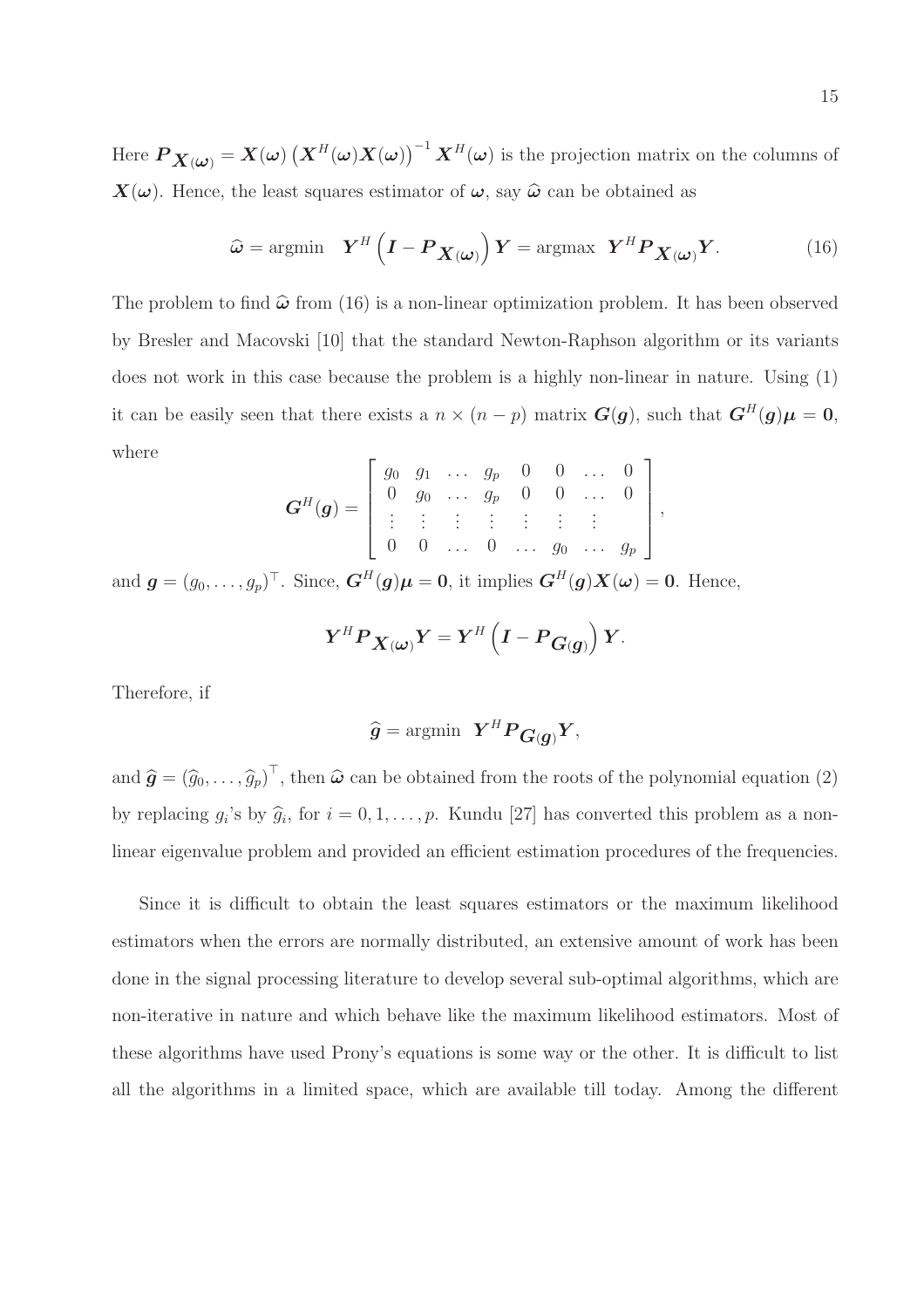algorithms the most popular ones are FBLP and MUSIC algorithms. Interested readers are referred to the monograph by Kundu and Nandi [36] in this respect. We provide a noniterative procedure which was proposed by Bai, Krishnaiah and Zhao [2] based on Prony's equations and it is very easy to implement in practice. Moreover, it does not require the assumptions of normality on the error term. It only needs that the errors should be i.i.d. with mean zero and finite variance. Consider the following  $(n - p) \times (p + 1)$  data matrix **E** and  $(p+1) \times (p+1)$  data matrix **F** as follows

$$
\mathbf{E} = \begin{bmatrix} y(1) & \cdots & y(p+1) \\ \vdots & \vdots & \vdots \\ y(n-p) & \cdots & y(n) \end{bmatrix}, \quad \mathbf{F} = \frac{1}{n-p} \mathbf{E}^H \mathbf{E}.
$$

Obtain the eigenvector corresponding to the minimum eigenvalue of  $\bm{F}$ . It gives an estimator  $\widetilde{\mathbf{g}} = (\widetilde{g}_0, \dots, \widetilde{g}_p)^\top$  of **g**. Construct a polynomial equation of the form

$$
\widetilde{g}_0 + \widetilde{g}_1 z + \ldots + \widetilde{g}_p z^p = 0, \tag{17}
$$

and obtain the solutions of the form  $\tilde{\rho}_1 e^{-i\tilde{\omega}_1}, \dots, \tilde{\rho}_1 e^{-i\tilde{\omega}_p}$ . Take  $\tilde{\omega}_1, \dots, \tilde{\omega}_p$  as the estimates of  $\omega_1, \ldots, \omega_p$ , respectively. It has been show by Bai, Krishnaiah and Zhao [2] that  $\tilde{\omega}_j$  is a consistent estimate of  $\omega_j$ , and  $\tilde{\omega}_j - \omega_j = O_p(n^{-1/2})$ , for  $j = 1, ..., p$ . Using the conjugate symmetric properties of the polynomial coefficients as described in  $(6)$ , the method has been modified by Kannan and Kundu [23].

Now we describe an efficient estimation procedure developed by Bai, Rao, Chow and Kundu [5], which is iterative in nature, but it is guaranteed that it stops in a fixed number of iteration. It also does not need the assumptions of normality on the error terms similar to the EVLP method as described above. Moreover, the most salient feature of this algorithm is that it produces frequency estimators which have the same asymptotic efficiency as the least squares estimators. It is quite an unique algorithm in the sense no other iterative procedure available today, guarantees convergence in a fixed number of steps. It does not use the whole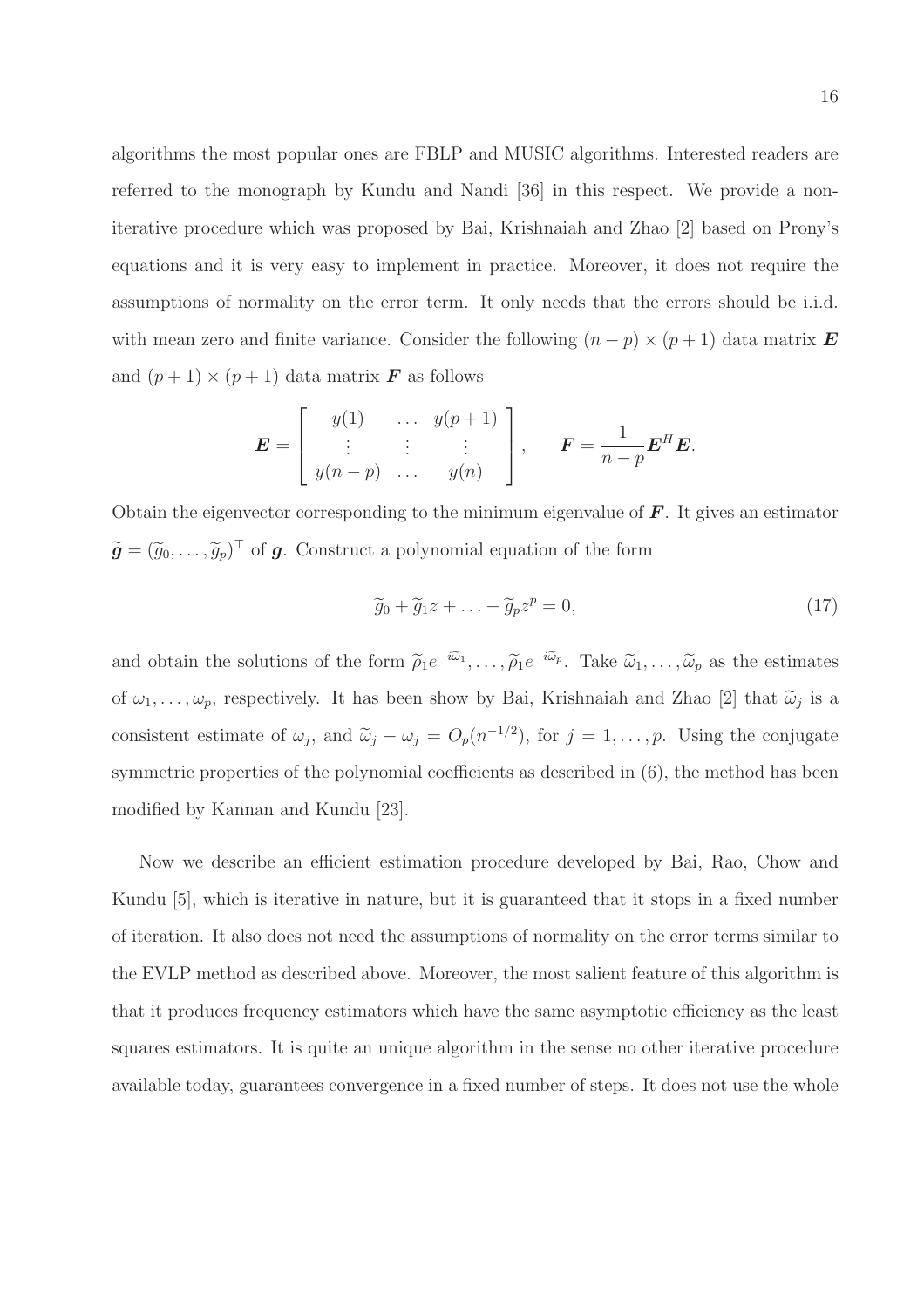data set at each step. It starts with a smaller data set, and then gradually increases to the complete data set. The algorithm can be described as follows.

Let  $\tilde{\omega}_j$  be a consistent estimator of  $\omega_j$ , for  $j = 1, \ldots, p$ , and compute  $\hat{\omega}_j$  for  $j = 1, \ldots, p$ as follows:

$$
\widehat{\omega}_j = \widetilde{\omega}_j + \frac{12}{n^2} \text{Im} \left[ \frac{C_n}{D_n} \right]
$$

,

where

$$
C_n = \sum_{t=1}^n y(t)(t - n/2)e^{-i\widehat{\omega}_j t}, \qquad D_n = \sum_{t=1}^n y(t)e^{-i\widehat{\omega}_j t},
$$

then we have the following result whose proof can be found in Bai, Rao, Chow and Kundu [5].

THEOREM 3.2: If  $\tilde{\omega}_j - \omega_j = O_p(n^{-1-\delta})$ , for  $\delta \in (0, 1/2]$ , for  $j = 1, \ldots, p$ , then (1)  $\hat{\omega}_j - \omega_j = O_p(n^{-1-2\delta})$ , for  $\delta \le 1/4$ . (2)  $n^{3/2}(\hat{\omega} - \omega) \to N_p(0, 6\sigma^2(\mathbf{D}^H \mathbf{D})^{-1} \text{ if } \delta > 1/4.$ Here **D** is  $p \times p$  diagonal matrix as  $\mathbf{D} = \text{diag}\{\alpha_1, \dots, \alpha_p\}.$ 

We start with a consistent estimate of  $\omega_j$ , and improve it step by step by a recursive algorithm. The *m*-th stage estimate of  $\widehat{\omega}_{j}^{(m)}$  $j^{(m)}$  is computed from the  $(m-1)$ th stage estimate  $\widehat{\omega}_{j}^{(m-1)}$  $j^{(m-1)}$ , by the formula

$$
\widehat{\omega}_{j}^{(m)} = \widehat{\omega}_{j}^{(m-1)} + \frac{12}{n_m^2} \text{Im} \left[ \frac{C_{n_m}}{D_{n_m}} \right]
$$
\n(18)

where  $C_{n_m}$  and  $D_{n_m}$  can be obtained from  $C_n$  and  $D_n$  by replacing n and  $\tilde{\omega}_j$  with  $n_m$  and  $\widehat{\omega}_{j}^{(m-1)}$  $j^{(m-1)}$ , respectively. We apply the formula (18) repeatedly choosing  $n_m$  at each stage as follows.

Step 1: With  $m = 1$ , choose  $n_1 = n^{0.40}$  and  $\hat{\omega}_j^{(0)} = \tilde{\omega}_j$ , the FBLP estimator. Note that

$$
\widetilde{\omega}_j - \omega_j = O_P(n^{-1/2}) = O_p(n_1^{-1-1/4}).
$$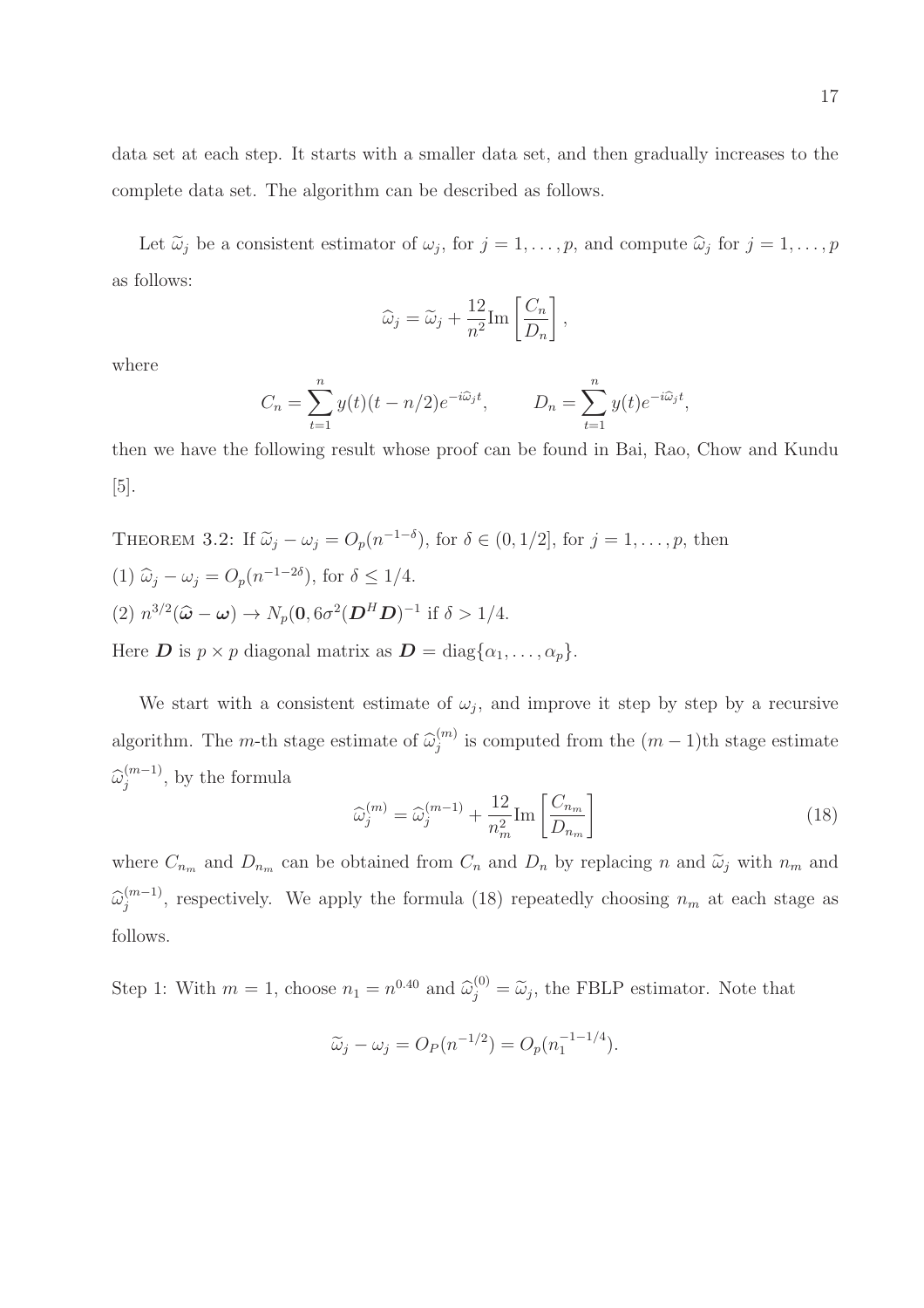Then substituting  $n_1 = n^{0.40}$ ,  $\hat{\omega}_j^{(0)} = \tilde{\omega}_j$  in (18) and applying Theorem 3.2, we obtain

$$
\widehat{\omega}_{j}^{(1)} - \omega_{j} = O_{p}(n_{1}^{-1-1/2}) = O_{p}(n^{-0.60}).
$$

Step 2: With  $m = 2$ , choose  $n_2 = n^{0.48}$  and compute  $\hat{\omega}_j^{(2)}$  $\hat{\omega}_j^{(1)}$  from  $\hat{\omega}_j^{(1)}$  using (18). Since  $\widehat{\omega}_j^{(1)} - \omega_j = O_p(n^{-0.60}) = O_p(n_2^{-1-1/4})$  $\binom{-1-1}{2}$  and using Theorem 3.2, we obtain

$$
\widehat{\omega}_{j}^{(2)} - \omega_{j} = O_{p}(n_{2}^{-1-1/2}) = O_{p}(n^{-0.72}).
$$

Choosing  $n_3, \ldots, n_6$  as given below and applying the main theorem in the same way as above, we have

Step 3:  $n_3 = n^{0.57}$ , provides  $\hat{\omega}_j^{(3)} - \omega_j = O_p(n^{-0.87})$ . Step 4:  $n_4 = n^{0.70}$ , provides  $\hat{\omega}_j^{(4)} - \omega_j = O_p(n^{-1.04})$ . Step 5:  $n_5 = n^{0.83}$ , provides  $\hat{\omega}_j^{(5)} - \omega_j = O_p(n^{-1.25})$ . Step 6:  $n_6 = n^{0.92}$ , provides  $\hat{\omega}_j^{(6)} - \omega_j = O_p(n^{-1.58})$ .

Finally take  $n_7 = n$ , and compute  $\widehat{\omega}_j^{(7)}$  $\widehat{\omega}_j^{(7)}$  from  $\widehat{\omega}_j^{(6)}$  $j^{(0)}$ . Now applying Theorem 3.2, we have

$$
n^{3/2}(\widehat{\omega}_{j}^{(7)} - \omega) \rightarrow N_p(\mathbf{0}, 6\sigma^2(\mathbf{D}^H \mathbf{D})^{-1}).
$$

So far all the methods we have discussed are based on the assumptions that the number of exponential components is known and also the data are, namely  $t = 1, \ldots, n$ . Bai, Rao, Wu, Zen and Zhao [6] provided a method to estimate the number of components and frequencies simultaneously when some observations are missing, i.e. the data need not be equispaced. Clearly, this method is applicable when the complete data are available. The method is developed based on the following assumptions on the error terms. The error random variables  $e(t)$ 's are i.i.d. and

$$
E(e(1)) = 0, \quad E|e(1)|^2 = \sigma^2, \quad E|e(1)|^4 < \infty.
$$
 (19)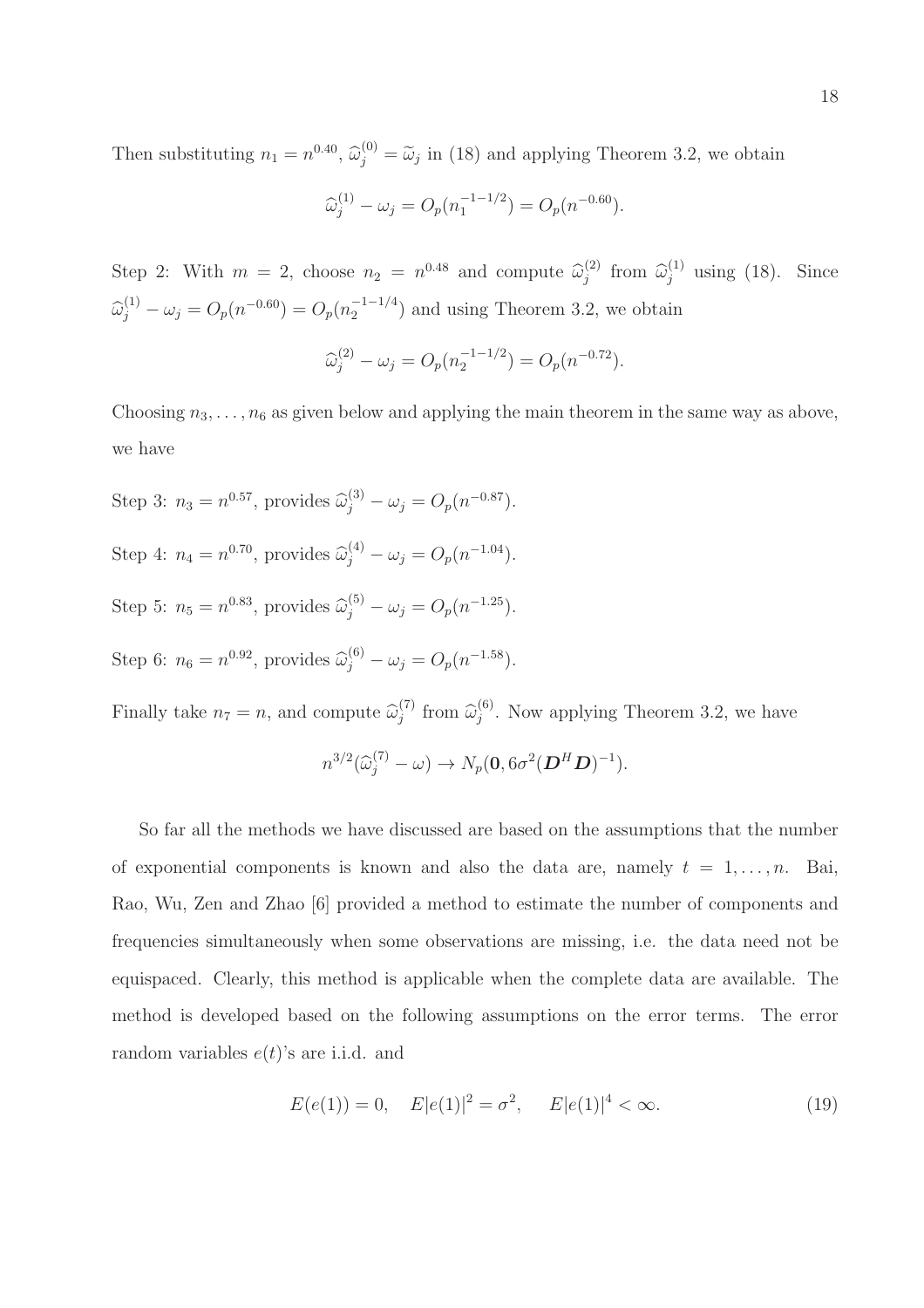19

It is further assumed that p is also unknown and  $0 \le p \le P < \infty$ , where P is known. The method can be described as follows. For a given p, consider the  $(n-p) \times (p+1)$  data matrix Z as given below:

$$
\mathbf{Z} = \begin{bmatrix} y(p+1) & y(p) & \dots & y(1) \\ y(p+2) & y(p+1) & \dots & y(2) \\ \vdots & \vdots & \vdots & \vdots \\ y(n) & y(n-1) & \dots & y(n-p) \end{bmatrix} = [\mathbf{y}_1, \mathbf{y}_2, \dots, \mathbf{y}_{n-p}]^\top.
$$

It is assumed that the observations  $\{y(k); k \in \kappa_n\}$  are missing. Here  $\kappa_n \subset \{1, 2, ..., n\}$ . Let  $A_p$  be the matrix obtained from the matrix  $Z$  after removing the rows having missing observations. Let  $r_p$  be the number of rows of  $A_p$ . Let us define

$$
\widehat{\boldsymbol{\Gamma}}^{(p)}=\frac{1}{r_p}\boldsymbol{A}_p^H\boldsymbol{A}_p=((\widehat{\gamma}_{mj}^{(p)}))
$$

and

$$
S_p = \min\{r_p^{-1}||\mathbf{A}_p\mathbf{g}^{(p)}||^2 : ||\mathbf{g}^{(p)}|| = 1\},\tag{20}
$$

for  $p = 0, ..., P$ , where  $g^{(p)} = (g_0^{(p)})$  $\overset{(p)}{0},\overset{(p)}{g_1^{(p)}}$  $\binom{(p)}{1}, \ldots, \binom{(p)}{p}^{\top}$ . Note that  $S_p$  is the smallest eigenvalue of  $\widehat{\Gamma}^{(p)}$ . Consider

$$
R_p = S_P + pC_n; \quad p = 0, 1, \dots, P,
$$

where  $C_n$  satisfies the following assumptions:

$$
\lim_{n \to \infty} C_n = 0 \quad \text{and} \quad \lim_{n \to \infty} \frac{\sqrt{r_p} C_n}{\sqrt{\ln \ln r_p}} = \infty.
$$

Then find  $\hat{p} \leq P$ , such that  $R_{\hat{p}} = \min_{0 \leq p \leq P} R_p$ , and  $\hat{p}$  is an estimate of p. Once  $\hat{p}$  is obtained  $\hat{g}^{(\hat{p})}$  can be obtained from (20), by replacing p with  $\hat{p}$ . Once  $\hat{g}^{(\hat{p})}$  is obtained the estimates of  $\omega_1, \ldots, \omega_{\hat{p}}$  can be obtained from the polynomial equation (17). It has been shown by the authors that based on the error assumptions (19), then above method provides consistent estimates for p as well as for  $\omega_1, \ldots, \omega_p$ . When p is known the consistent estimates of the frequencies when some observations are missing can be obtained in a slightly weaker conditions namely

$$
E(e(1)) = 0
$$
,  $E|e(1)|^2 = \sigma^2$ ,  $E|e(1)|^2 < \infty$ ,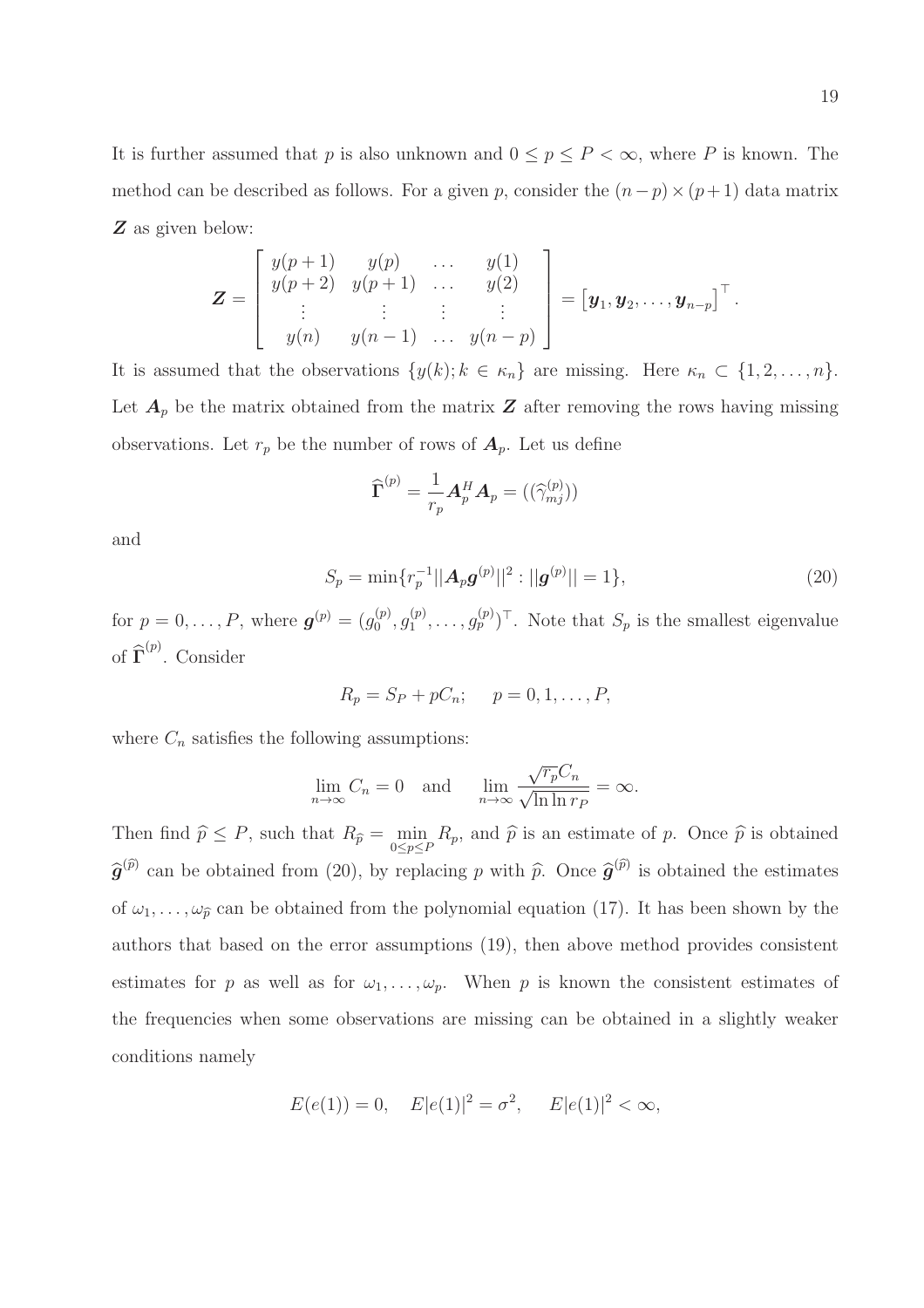see for example Kundu and Kundu [32].

So far we have discussed mainly one dimensional superimposed exponential model. Now we will discuss about the contributions of Professor Rao for two-dimensional superimposed exponential signals.

# 4 Two Dimensional Superimposed Exponential Model

Rao, Zhao and Zhou [47] considered the two dimensional superimposed exponential signals which has the following form:

$$
y(s,t) = \sum_{j=1}^{p} \sum_{k=1}^{q} \gamma_{jk} e^{i(s\mu_j + t\nu_k)} + w(s,t); \quad s = 1, \dots, m, \quad t = 1, \dots, n.
$$
 (21)

Here,  $y(s, t)$  is the observed signal,  $\mu_j \in (0, 2\pi)$  and  $\nu_k \in (0, 2\pi)$  are the unknown frequencies of the signals,  $\gamma_{jk}$  is the unknown complex amplitudes,  $w(s, t)$  is an array of two dimensional array variables with mean 0. The explicit assumptions of  $w(s, t)$  will be explained later. The problem is to extract the original signal from the noise corrupted data.

The problem had a long history. It was first considered by McClellan [38] to analyze two dimensional symmetric images. Since then several other authors also considered this model for example Kay and Nekovei [24], Hua [19], Barbieri and Barone [7] and see the references cited therein. The corresponding real two dimensional sum of sinusoidal model can be written as follows

$$
y(s,t) = \sum_{j=1}^{p} \sum_{k=1}^{q} \gamma_{jk} \cos(s\mu_j + t\nu_k) + \sin(s\mu_j + t\nu_k) + w(s,t); \quad s = 1, \dots, m, \quad t = 1, \dots, n. \tag{22}
$$

In this case similar to the one dimensional model,  $y(s, t)$ ,  $\gamma_{jk}$  and  $w(s, t)$  are all real valued. Some two dimensional plots based on model (22) are provided in Figures 5 and 6.

In this case also the most popular method to estimate the frequencies is obtained through the periodogram function approach. The two dimensional periodogram function can be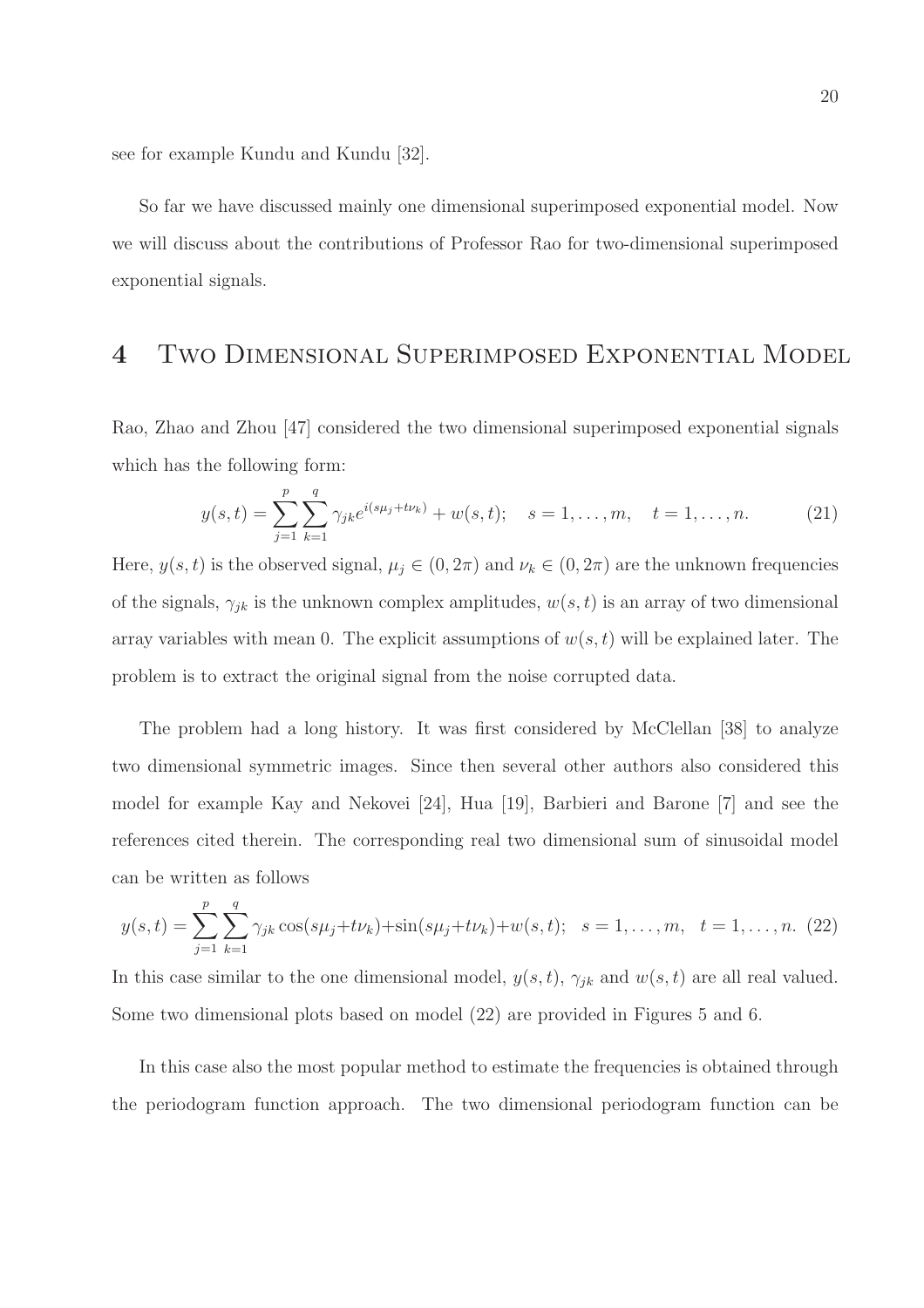

Figure 5: Two dimensional Plot obtained from Model (22)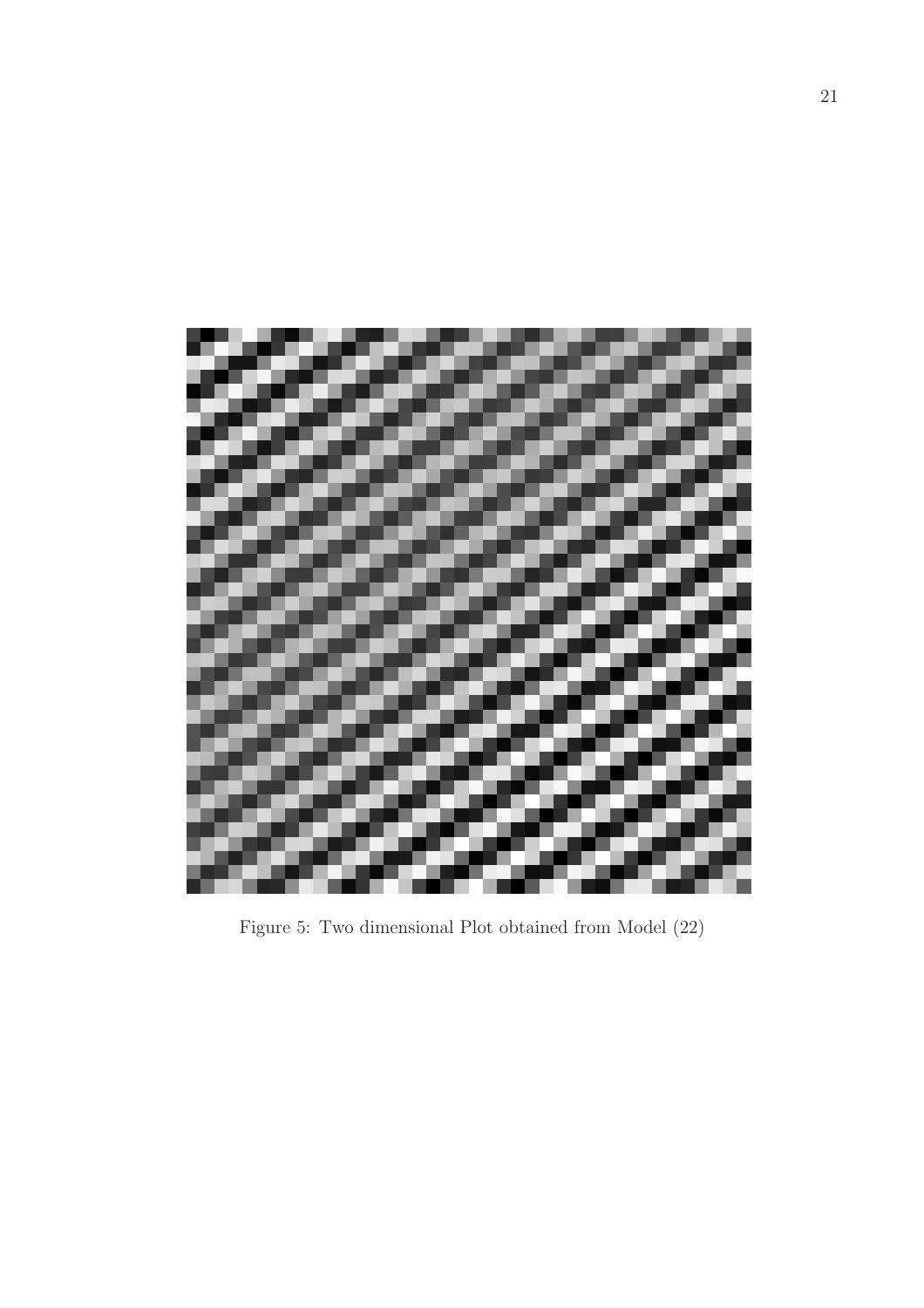

Figure 6: Two dimensional Plot obtained from Model (22)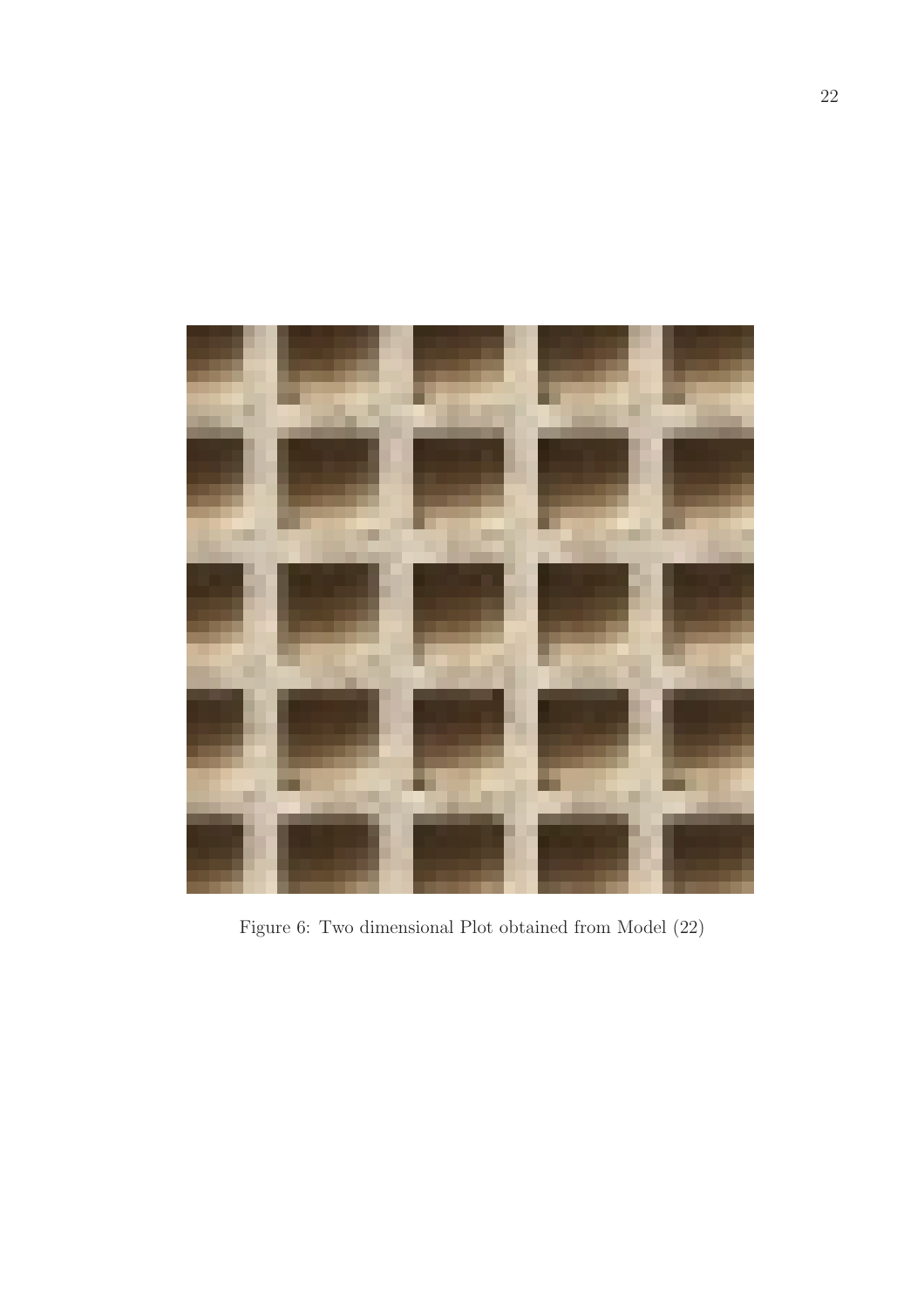written as follows:

$$
I(\mu, \nu) = \left| \frac{1}{mn} \sum_{s=1}^{m} \sum_{t=1}^{n} e^{i(s\mu + t\nu)} \right|^2,
$$
\n(23)

and the estimate of the frequencies can be obtained from the local maxima of  $I(\mu, \nu)$ . Similar to the one dimensional model it can be easily shown that when there is no noise, then the two dimensional periodogram function has local maxima at the true frequencies. Therefore, when there is no noise or the noise variance is small, the true frequencies can be easily estimated, but the same is not true when the error variance is high. Due to this reason several methods have been proposed in the literature and most of the methods are based on two dimensional extension of the Prony's equations.

In this case also the most reasonable estimators will be the least squares estimators, and they can be obtained by minimizing

$$
Q(\gamma, \mu, \nu) = \frac{1}{mn} \sum_{s=1}^{m} \sum_{t=1}^{n} \left( y(s, t) - \sum_{j=1}^{p} \sum_{k=1}^{q} \gamma_{jk} e^{i(s\mu_j + t\nu_k)} \right)^2,
$$
 (24)

with respect to  $\gamma$ ,  $\mu$  and  $\nu$ , where  $\gamma = (\gamma_{11}, \ldots, \gamma_{pq})^{\top}$ ,  $\mu = (\mu_1, \ldots, \mu_p)^{\top}$  and  $\nu =$  $(\nu_1, \ldots, \nu_q)^\top$ . If the least squares estimators of  $\gamma_{jk}$ ,  $\mu_j$  and  $\nu_k$  are denoted by  $\widehat{\gamma}_{jk}$ ,  $\widehat{\mu}_j$  and  $\widehat{\nu}_k$ , respectively, then an estimator of  $\sigma^2$  becomes

$$
\widehat{\sigma}^2 = \frac{1}{mn} \sum_{s=1}^m \sum_{t=1}^n \left( y(s, t) - \sum_{j=1}^p \sum_{k=1}^q \widehat{\gamma}_{jk} e^{i(s\widehat{\mu}_j + t\widehat{\nu}_k)} \right)^2.
$$

The model (21) is also a non-linear regression model, but it can be shown, see for example Kundu and Gupta [31], that the model does not satisfy some of the standard sufficient conditions which are available in the literature for the least squares estimators to be consistent and asymptotically normally distributed, similar to the one dimensional model. Hence, although the least squares estimators seem to be the most reasonable estimators, the consistency cannot be guaranteed. Rao, Zhao and Zhou [47] provided the consistency and asymptotic normality results of the least squares estimators of the complex amplitudes and the frequencies under the following assumptions.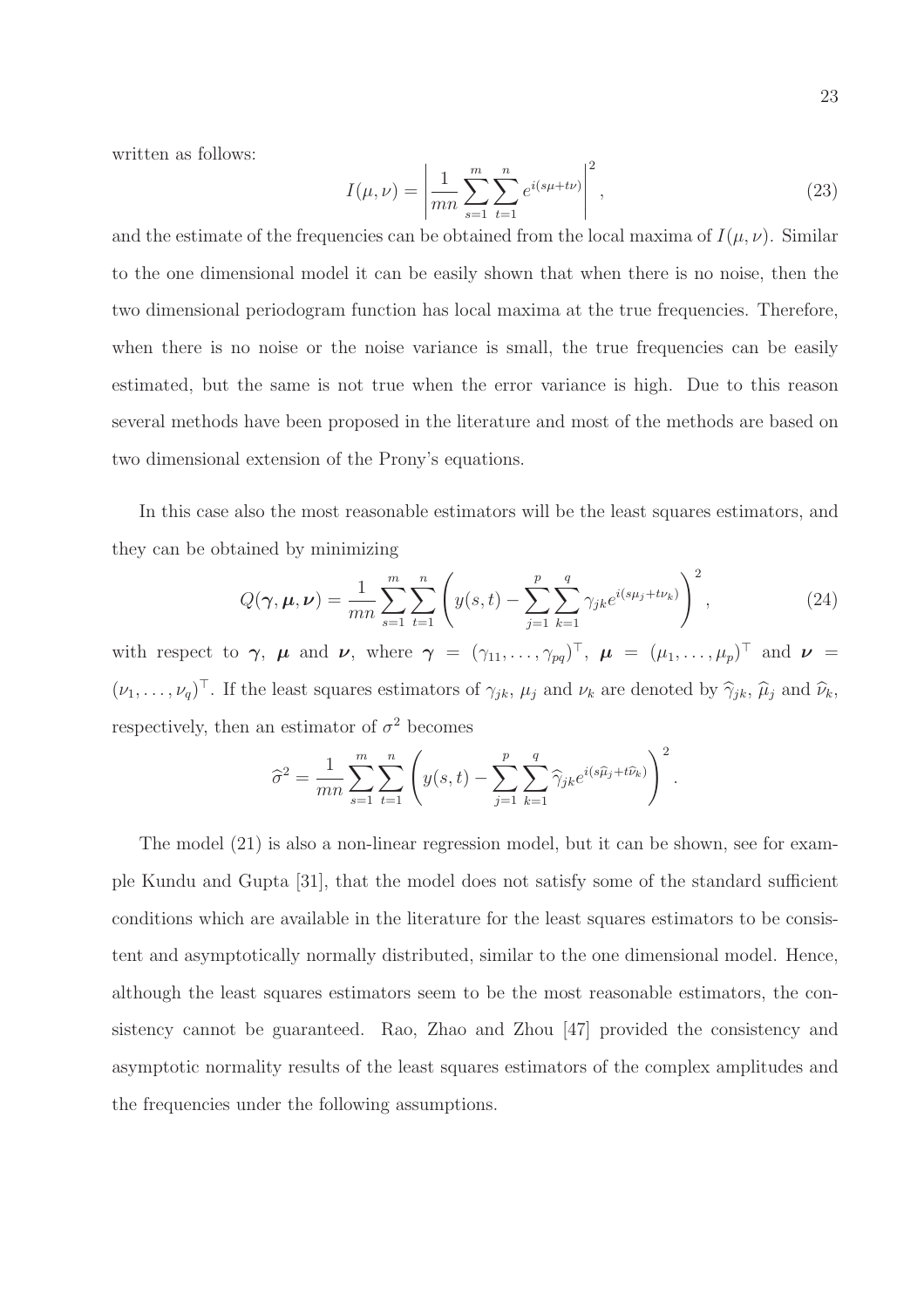ASSUMPTION 4.1:  $\{w(s,t)\}\$ is an array of complex valued i.i.d. random variables. Moreover  $\text{Re}(w(s,t))$  and  $\text{Im}(w(s,t))$  are normal random variables with mean 0 and variance  $\sigma^2/2$ each, and they are independently distributed.

ASSUMPTION 4.2: The frequencies  $\mu_1, \ldots, \mu_p$  are different from each other and so are  $\nu_1, \ldots, \nu_q.$ 

Assumption 4.3:  $||\boldsymbol{\gamma}_j_{\cdot}||^2 = \sum^q$  $k=1$   $k=1$  $|\gamma_{jk}|^2 > 0, ||\gamma_{.k}||^2 = \sum^q$  $|\gamma_{jk}|^2 > 0$ , where  $\boldsymbol{\gamma}_j = (\gamma_{j1}, \dots, \gamma_{jq})^\top$ ,  $\boldsymbol{\gamma}_{\cdot k} = (\gamma_{1k}, \ldots, \gamma_{qk})^{\top}$  and  $||\cdot||$  denotes the  $L_2$  norm of a vector or a matrix.

ASSUMPTION 4.4: There are positive constants  $c_1$ ,  $c_2$ ,  $\alpha_1$  and  $\alpha_2$ , such that

$$
c_1 n^{\alpha_1} \le m \le c_2 n^{\alpha_2}.
$$

We need the following notations

$$
\Delta_j = \widehat{\mu}_j - \mu_j, \quad \delta_k = \widehat{\nu}_k - \nu_k, \quad \Delta = (\Delta_1, \dots, \Delta_p)^\top, \quad \delta = (\delta_1, \dots, \delta_q)^\top,
$$
  

$$
\Gamma_{\Delta} = \text{diag}(\|\gamma_1, \dots, \|\gamma_p\|)^\top; \quad p \times p, \quad \Gamma_{\delta} = \text{diag}(\|\gamma_1, \dots, \|\gamma_q\|)^\top; \quad q \times q,
$$
  

$$
G_{\Delta} = \text{diag}(\gamma_1, \dots, \gamma_p)^\top; \quad pq \times p,
$$
  

$$
G_{\delta} = (\text{diag}(\gamma_{11}, \dots, \gamma_{1q}), \dots, \text{diag}(\gamma_{p1}, \dots, \gamma_{pq}))^\top; \quad pq \times q.
$$

Now based on the above notations we can state the main result without the proof.

THEOREM 4.1: If Assumptions 4.1 - 4.4 are met, then  $\hat{\gamma}$  and  $\hat{\sigma}^2$  are strongly consistent estimates of  $\gamma$  and  $\sigma^2$ , respectively, as  $n \to \infty$ . Moreover, the limiting distribution of

$$
(m^{3/2}n^{1/2}\boldsymbol{\Delta}^\top,m^{1/2}n^{3/2}\boldsymbol{\delta}^\top,\sqrt{mn}\,\operatorname{Re}(\widehat{\boldsymbol{\gamma}}-\boldsymbol{\gamma})^\top,\sqrt{mn}\,\operatorname{Im}(\widehat{\boldsymbol{\gamma}}-\boldsymbol{\gamma})^\top,\sqrt{mn}\,\,(\widehat{\sigma}^2-\sigma^2))^\top
$$

is a  $(2pq + +q + 1)$ -variate normal distribution with mean vector zero, and the covariance matrix  $\sigma^2 \mathbf{\Sigma} = \sigma^2(\mathbf{\Sigma}_{kl}), k, l = 1, \dots, 5$ , where

$$
\boldsymbol{\Sigma}_{11} = 6\boldsymbol{\Gamma}_{\boldsymbol{\Delta}}^{-2},~~\boldsymbol{\Sigma}_{13} = \boldsymbol{\Sigma}_{31}^\top = 3~\mathrm{Im}(\boldsymbol{\Gamma}_{\boldsymbol{\Delta}}^{-2}\boldsymbol{G}_{\boldsymbol{\Delta}}^\top),~~\boldsymbol{\Sigma}_{14} = \boldsymbol{\Sigma}_{41}^\top = -3~\mathrm{Re}(\boldsymbol{\Gamma}_{\boldsymbol{\Delta}}^{-2}\boldsymbol{G}_{\boldsymbol{\Delta}}^\top),
$$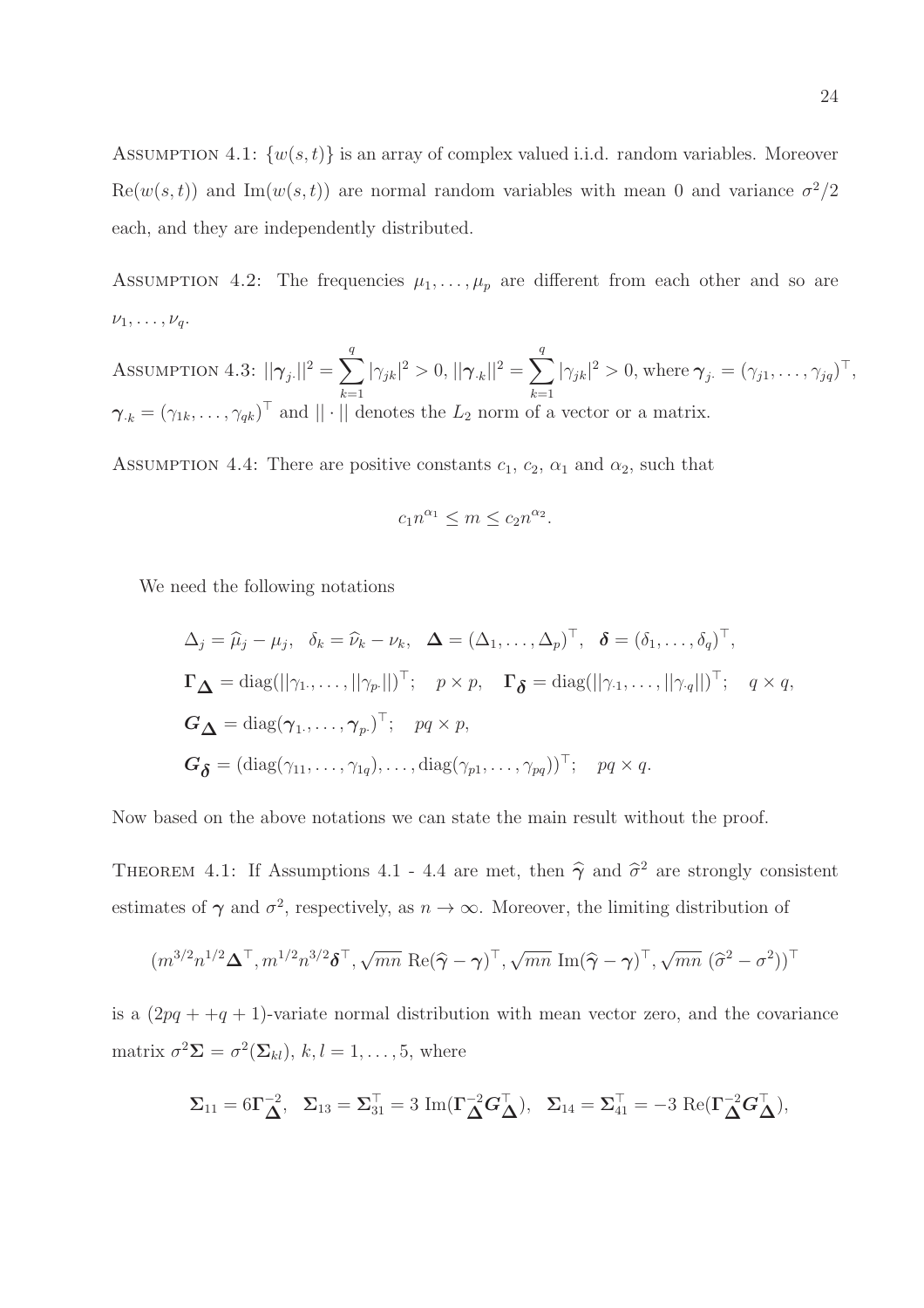$$
\Sigma_{22} = 6 \Gamma_{\delta}^{-2}, \quad \Sigma_{23} = \Sigma_{32}^{\top} = 3 \operatorname{Im}(\gamma_{\delta}^{-2} G_{\delta}^{\top}), \quad \Sigma_{24} = \Sigma_{42}^{\top} = 3 \operatorname{Re}(\Gamma_{\delta}^{-2} G_{\delta}^{\top}),
$$
\n
$$
\Sigma_{33} = \frac{3}{2} \left( \operatorname{Im}(G_{\Delta}) \Gamma_{\Delta}^{-2} \operatorname{Im}(G_{\Delta}^{\top}) \right) + \left( \operatorname{Im}(G_{\delta}) \Gamma_{\delta}^{-2} \operatorname{Im}(G_{\delta}^{\top}) \right) + \frac{1}{2} I_{pq},
$$
\n
$$
\Sigma_{34} = \Sigma_{43}^{\top} = -\frac{3}{2} \left( \operatorname{Im}(G_{\Delta}) \Gamma_{\Delta}^{-2} \operatorname{Re}(G_{\Delta}^{\top}) \right) + \left( \operatorname{Im}(G_{\delta}) \Gamma_{\delta}^{-2} \operatorname{Re}(G_{\delta}^{\top}) \right),
$$
\n
$$
\Sigma_{44} = \frac{3}{2} \left( \operatorname{Re}(G_{\Delta}) \Gamma_{\Delta}^{-2} \operatorname{Re}(G_{\Delta}^{\top}) \right) + \left( \operatorname{Re}(G_{\delta}) \Gamma_{\delta}^{-2} \operatorname{Re}(G_{\delta}^{\top}) \right) + \frac{1}{2} I_{pq},
$$
\n
$$
\Sigma_{55} = \sigma^2,
$$

and the remaining  $\Sigma_{kl}$ 's are zeros.

In this case also the most interesting feature is that the maximum likelihood estimators of the amplitudes have the convergence rate as  $O_p(m^{-1/2}n^{-1/2})$ , where as the maximum likelihood estimators of the frequencies have the convergence rate as  $O_p(m^{-3/2}n^{-1/2})$  and  $O_P(m^{-1/2}n^{-3/2})$ . Rao, Zhao and Zhou [47] provided the results when the errors follow normal distributions, the results have been extended by Kundu and Gupta [31] for i.i.d. errors and further it has been extended by Zhang and Mandrekar [56] and Kundu and Nandi [35] for stationary random fields.

Although the theoretical properties of the least squares estimators have been established, finding the least squares estimates is numerically challenging problem. Due to this reason several sub-optimal estimators have been proposed by several authors, see for example Cabrera and Bose [12], Chun and Bose [13], Kay and Nekovei [24], Hua [19], Barbieri and Barone [7] and the references cited therein. But none of these authors discussed the convergence rates of the estimators theoretically. Miao, Wu and Zhao [39] and Nandi, Prasad and Kundu [40] provided two efficient algorithms which produce estimators, which have the same convergence rates as the least squares estimators.

Professor Rao has worked on another important signal processing model and it is known as the direction of arrival (DOA) model. Now we will provide his contribution briefly in the next section.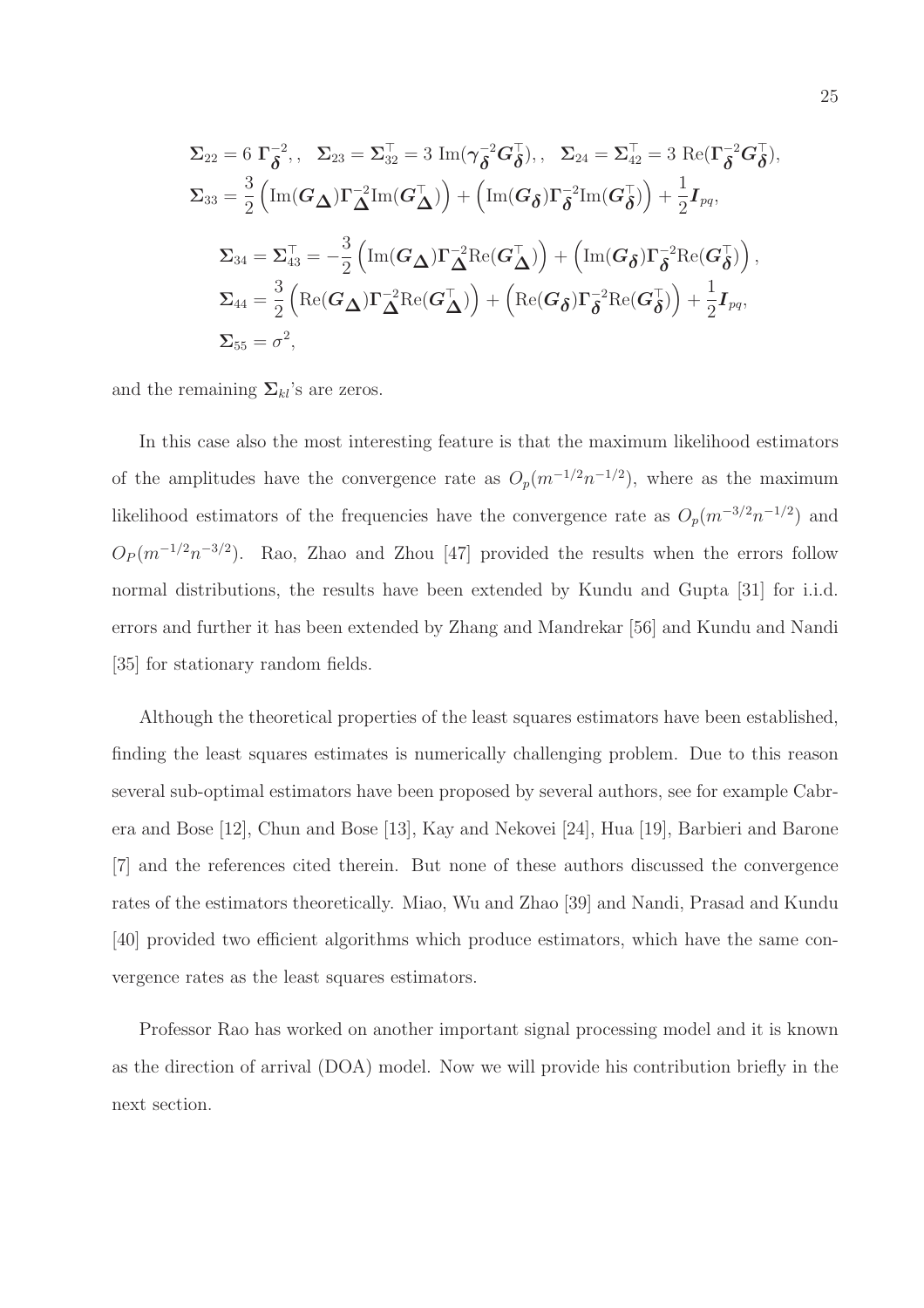# 5 DIRECTION OF ARRIVAL (DOA) MODEL

The DOA model can be written as follows:

$$
\boldsymbol{x}(t) = \boldsymbol{A}\boldsymbol{s}(t) + \boldsymbol{n}(t); \quad t = 1, \dots, n. \tag{25}
$$

Here at time t,  $x(t)$  is a  $p \times 1$  complex vector of observations received by p sensors uniformly spaced,  $s(t)$  is a  $q \times 1$  complex vector of unobservable signals emitted from q sources, and  $n(t)$  is a  $p \times 1$  complex valued noise vector. The number of sources is less than the number of sensors. The matrix **A** has a special structure with its k-th column  $a_k = a(\tau_k)$  of the form

$$
\boldsymbol{a}_k^{\top} = \boldsymbol{a}(\tau_k)^{\top} = \left(1, e^{-i\omega_0 \tau_k}, \ldots, e^{-i\omega_0 (p-1)\tau_k}\right),
$$

here as before  $i = \sqrt{-1}$ ,  $\tau_k = c^{-1} \Delta \sin \theta_k$ ,  $c =$  speed of propagation,  $\theta_k$  is the DOA from the the k-th source, and  $\Delta$  is the inter sensor distance. Without loss of generality  $\omega_0$  is taken to be unity. It is assumed that  $\{s(t)\}\$ and  $\{n(t)\}\$ are independent sequences of i.i.d. random variables with

$$
E[\boldsymbol{n}(t)\boldsymbol{n}(t)^H] = \sigma^2 \boldsymbol{I}_p, \quad E[\boldsymbol{s}(t)\boldsymbol{s}(t)^H] = \boldsymbol{\Gamma} \quad \text{and} \quad \text{Rank}(\boldsymbol{\Gamma}) = q. \tag{26}
$$

There are two important problems connected with this model. One is the estimation of  $q$ , the number of sources and the other is the estimation of  $\tau_1, \ldots, \tau_q$ , providing the estimates of  $\theta_1, \ldots, \theta_q$ , the DOA of signals.

This is a very important model in the statistical signals processing area. This model has been used in censor array processing (Kumaresan and Tufts [25], Bronez and Cadzow [11] Johnson and Degra [21]), in Harmonic analysis (Owsley [41]), in retrieving the poles of a system from natural responses (Wax, Schmidt and Kailath [54]) and also in retrieving overlapping echoes from radar back scatter (Pillai [43]). This model has received considerable amount of attention in the signal processing literature. Estimation of  $\tau_1, \ldots, \tau_q$  assuming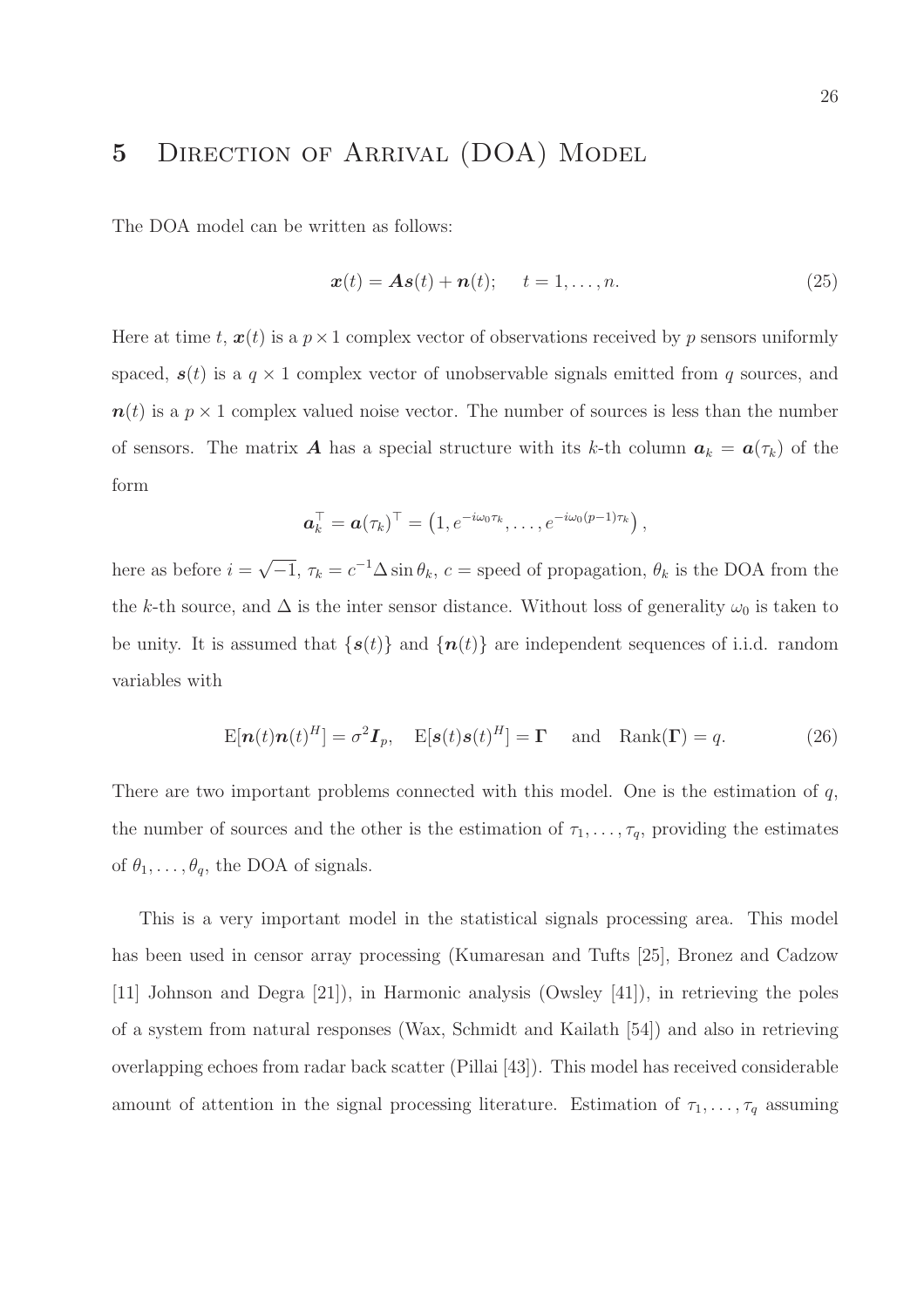q known is usually solved by some eigen-decomposition methods available in the literature for example MUSIC (Bienvenu and Kopp [9]; Schmidt [51], ESPRIT, TLS-ESPRIT (Roy, Paulraj and Kailath [50]), GEESE (Pillai [43]). For detailed discussions of the different eigen-decomposition methods interested readers are referred to the Ph.D. thesis of Kannan [22] or the review article of Paulraj, Otteresten, Roy, Swindlehurst, Xu and Kailath [42]. The estimation of  $q$  is obtained by using some information theoretic criterion, see for example Zhao, Krishnaiah and Bai [57, 58] in this respect.

First let us address the estimation of  $q$ , and then we provide the estimation of the DOA of signals. In addition to the assumption (26), if it is further assumed that  $\{n(t)\}\$ has a p-variate complex normal distribution, then the sample variance covariance matrix

$$
\boldsymbol{S} = \frac{1}{n} \sum_{t=1}^{n} \boldsymbol{x}(t) \boldsymbol{x}(t)^{H}
$$

has a complex Wishart distribution with n degrees of freedom and the covariance matrix

$$
\Sigma = A\Gamma A^H + \sigma^2 I.
$$

Since  $\Gamma$  is non-singular, then the number of signals is  $q = p - s$ , where s is the multiplicity of the smallest eigen value of  $\Sigma$ . Hence, the problem of estimation of q can be studied within the framework of testing the equality of the given number of smallest eigen values of  $\Sigma$ .

The log-likelihood function of the observed data without the additive constant can be written as

$$
l_n^{(q)} = -\frac{n}{2} \left( \ln |\Sigma| + \text{tr} \ \Sigma^{-1} \mathbf{S} \right).
$$

The maximum of  $l_n^{(q)}$  for a given q is

$$
\widehat{l}_n^{(q)} = -\frac{n}{2} \left( \sum_{i=1}^q \ln \widehat{\lambda}_i + (p-q) \ln \frac{\widehat{\lambda}_{q+1} + \ldots + \widehat{\lambda}_p}{p-q} \right),
$$

where  $\hat{\lambda}_1 > \ldots > \hat{\lambda}_p$  are the ordered eigen eigen values of S and they are distinct with probability 1. The likelihood ratio test statistic for testing the equality of the last  $p - q$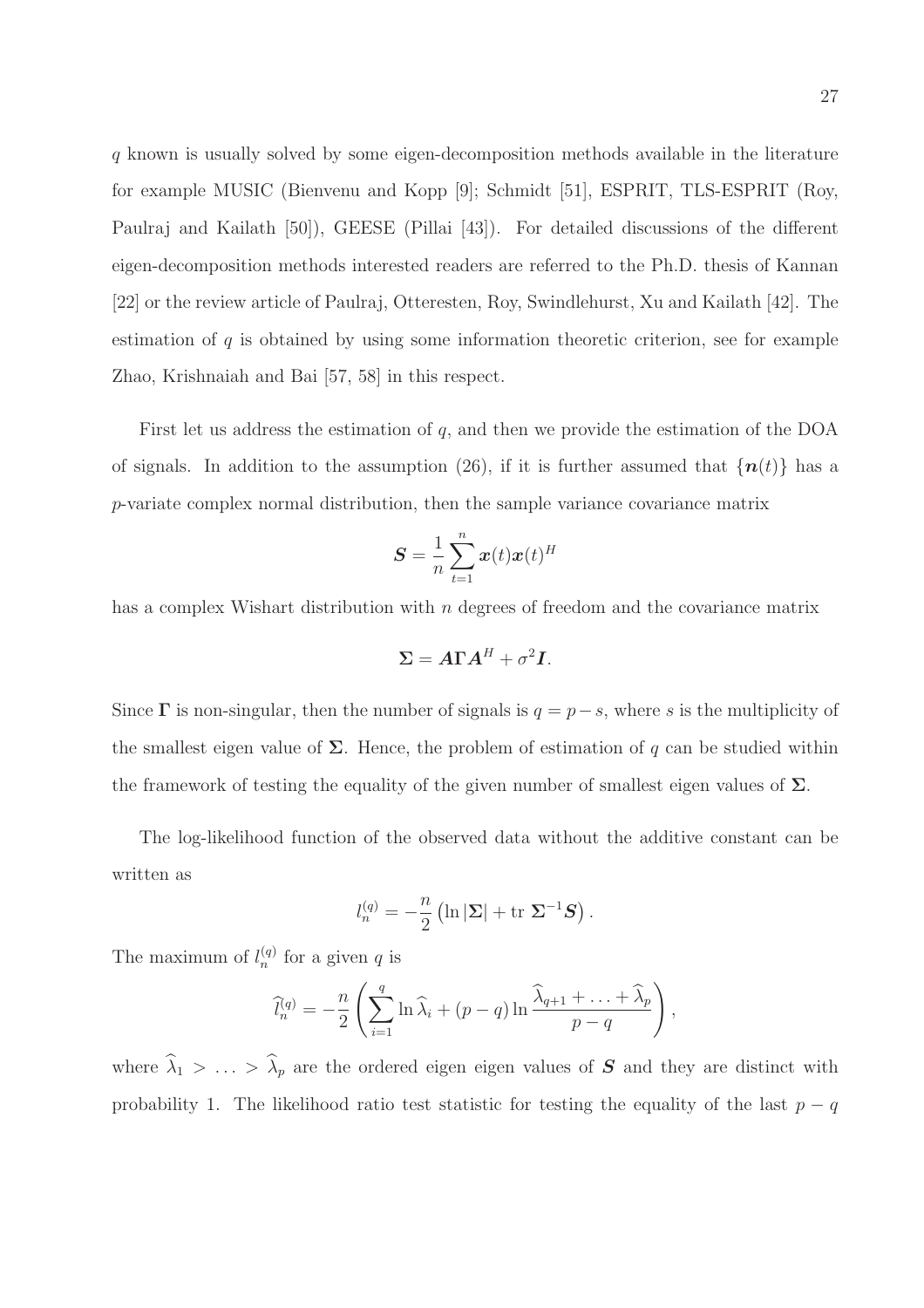eigenvalues of  $\Sigma$  is

$$
G_n^{(q)} = 2(l_n^{(p)} - l_n^{(q)}) = n(p-q)\ln\frac{\widehat{\lambda}_{q+1} + \ldots + \widehat{\lambda}_p}{p-q} - \ln(\widehat{\lambda}_{q+1} + \ldots + \widehat{\lambda}_p)
$$

and it is asymptotically distributed as  $\chi^2$  with  $(p-q)^2-1$  degrees of freedom. Let

$$
\widehat{q} = \max\{q : G_n^{(q)} \le c_\alpha\},\
$$

where  $c_{\alpha}$  is the upper  $\alpha$ -th percentile point of a  $\chi^2$  distribution with  $(p-q)^2-1$  degrees of freedom, then an upper  $100(1 - \alpha)\%$  confidence limit to q is  $\hat{q}$ .

Further to get a point estimate of  $q$ , a general information theoretic criterion can be used as follows. Consider

$$
GIC(k) = 2\ln_n^{(k)} - \nu(k)c_n,
$$

where  $\nu(k)$  is the number of free parameters in the model and  $c_n$  is a function of n, such that as  $n \to \infty$ ,

$$
\frac{c_n}{n} \to 0, \quad \text{and} \quad \frac{c_n}{\ln \ln n} \to \infty.
$$
 (27)

In this case  $\nu(k) = q(2p - q) + 1$ , and the estimate of q is  $\hat{q}$ , where

$$
GIC(\hat{q}) = \max_{k} GIC(k).
$$

It has been shown that  $\hat{q}$  is a strongly consistent estimate of q. Note that the choice of  $c_n$ is quite arbitrary except that it satisfies (27). Moreover, the performance of the method depends on the choice of  $c_n$ . Not enough studies have been performed to choose  $c_n$ . Some attempt has been made by Kundu [30] in this direction.

Now we discuss about the estimation of DOA of signals. From now on it is assumed that q is known. Note that for a given q, the eigen values of  $\Sigma$  are of the form

$$
\lambda_1 \geq \ldots \geq \lambda_q > \lambda_{q+1} = \ldots = \lambda_p = \sigma^2.
$$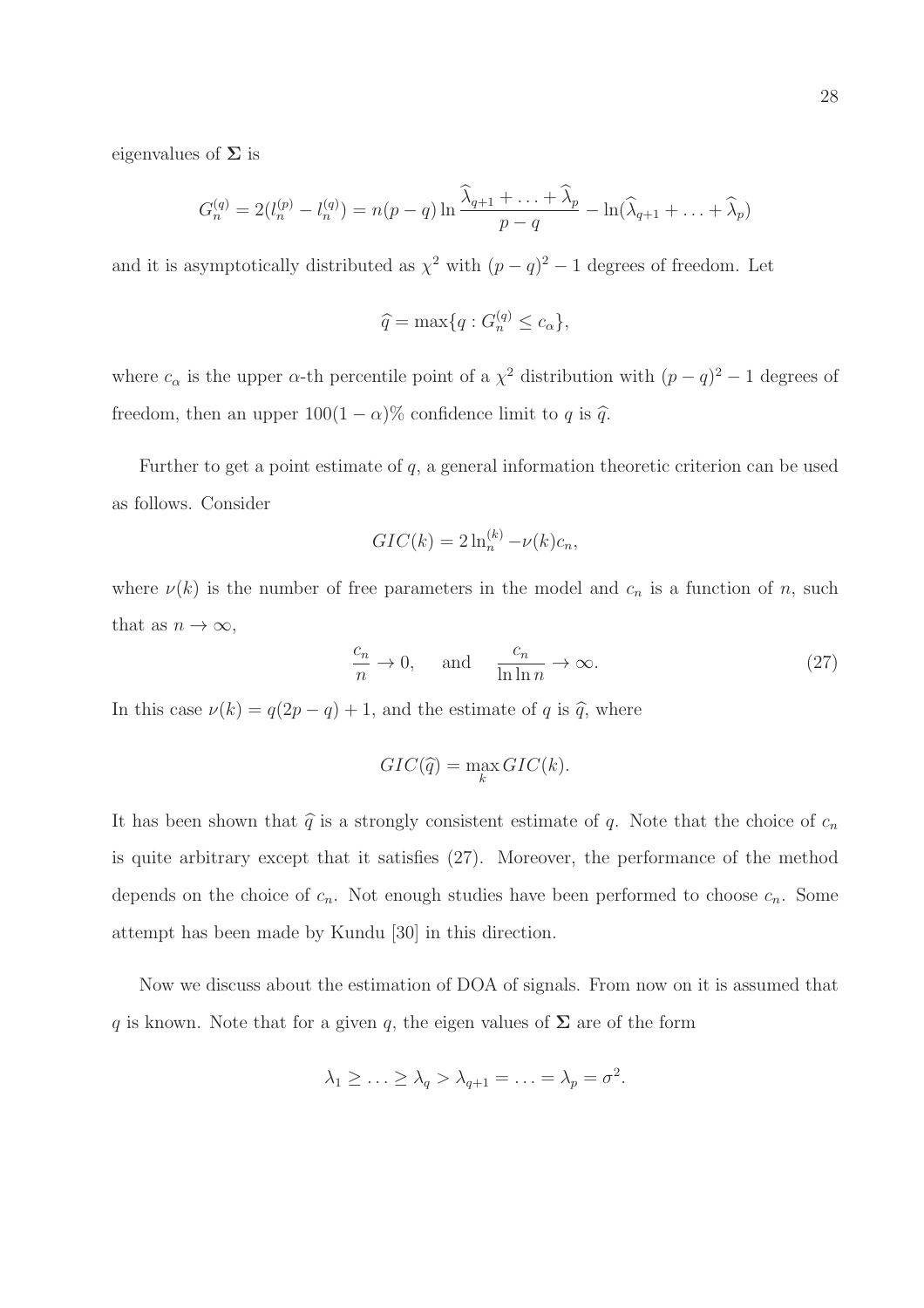Let  $e_1, \ldots, e_q, e_{q+1}, \ldots, e_p$  be the corresponding eigen vectors and define matrices

$$
\boldsymbol{E}_s = (\boldsymbol{e}_1, \ldots, \boldsymbol{e}_q) \quad \text{ and } \quad \boldsymbol{E}_n = (\boldsymbol{e}_{q+1}, \ldots, \boldsymbol{e}_p).
$$

The vector space generated by  $E_s$  is called signal space and by  $E_n$  is called noise space. Observe that

$$
\boldsymbol{a}(\tau)^{\top}\boldsymbol{E}_n = \mathbf{0} \Leftrightarrow D(\tau) = \boldsymbol{a}(\tau)^{\top}\boldsymbol{E}_n\boldsymbol{E}_n^{\top}\boldsymbol{a}(\tau) = 0,
$$

for  $\tau = \tau_i$ ;  $i = 1, 2, \ldots, q$ . In practice we do not have  $\Sigma$ , we only have an estimate of  $\Sigma$ , i.e.  $S$ . Let the eigen values and the corresponding eigen vectors of  $S$  be

$$
\widehat{\lambda}_1 > \ldots > \widehat{\lambda}_q > \ldots > \widehat{\lambda}_p
$$

$$
\widehat{e}_1, \ldots, \widehat{e}_q \ldots, \widehat{e}_q
$$

and they provide consistent estimates of the corresponding eigen values and eigen vectors of  $\Sigma$ . Moreover, an estimate of  $E_n$ , spanning the noise eigen space is

$$
\widehat{\boldsymbol{E}}_n = (\widehat{\boldsymbol{e}}_{q+1} \dots, \widehat{\boldsymbol{e}}_q).
$$

The function

$$
\widehat{D}(\tau) = \boldsymbol{a}(\tau)^{\top} \widehat{\boldsymbol{E}}_n \widehat{\boldsymbol{E}}_n^{\top} \boldsymbol{a}(\tau)
$$

may not vanish at any  $\tau$ , but in the neighborhood of  $\tau_1, \ldots, \tau_q$ , it is expected to be small. This is the main idea of the MUSIC algorithm as proposed by Bienvenu and Kopp [9]. Using the conjugate symmetry property of the polynomial coefficients, as described in Section 2, the MUSIC algorithm has been modified by Kundu [28]. It is important to note that in both MUSIC or modified MUSIC algorithms, the solutions are obtained by a search method. Hence, although the consistency property of the estimators can be established, the asymptotic distributions are difficult to study. The following approach may be used to study the asymptotic properties of the estimators.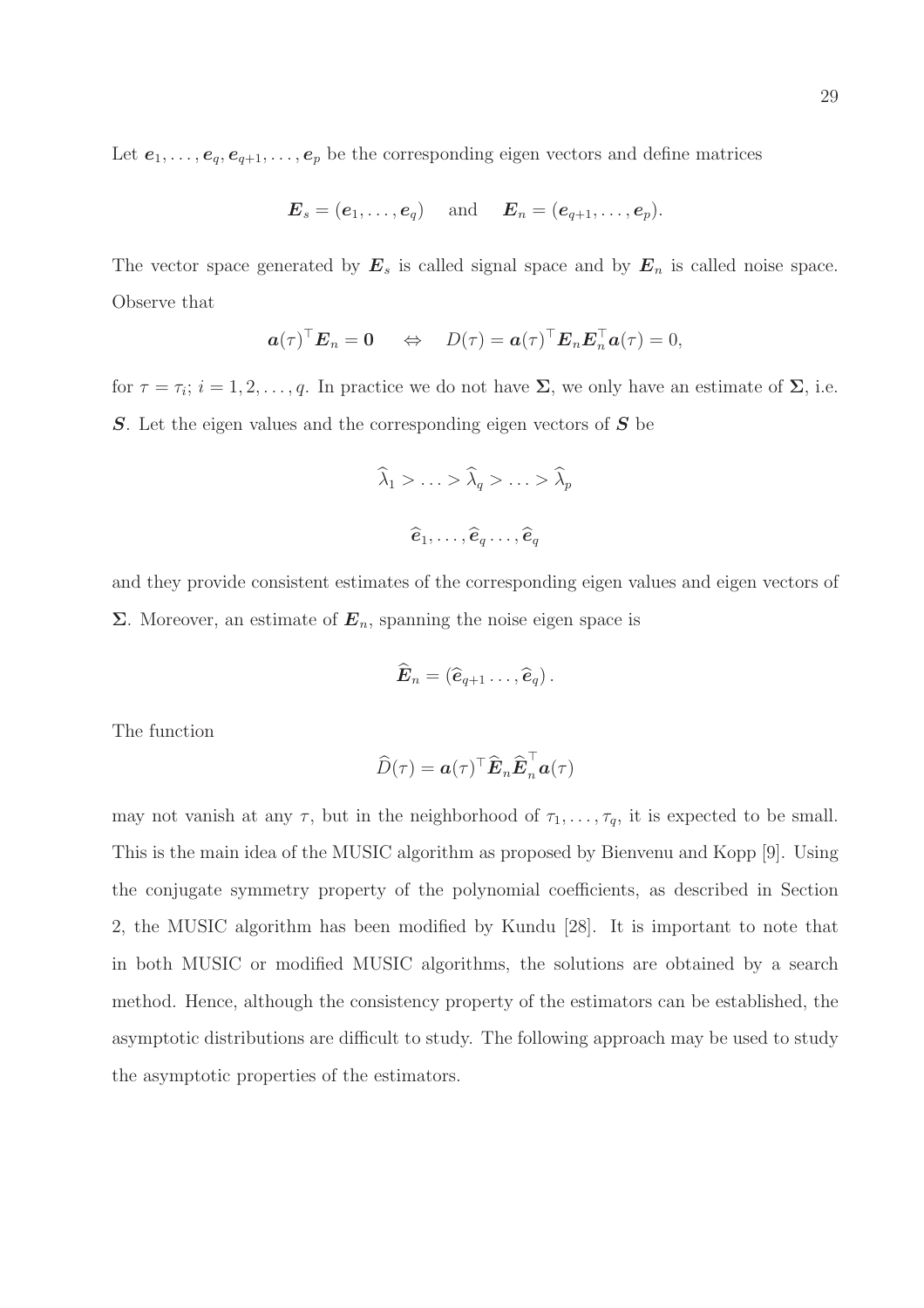Note that there exists a matrix **G** of order  $p \times (p - q)$ 

$$
\mathbf{G} = (\mathbf{G}_1, \dots, \mathbf{G}_{p-q}),\tag{28}
$$

where the  $p \times 1$  vector  $G_k$ , for  $k = 1, \ldots, (p - q)$ , is of the form

$$
\boldsymbol{G}_k = (0,\ldots,0,g_0,\ldots,g_q,0,\ldots,0)^\top,
$$

with the first k and the last  $(p-k-q-1)$  elements are zeros,  $g_q > 0$ ,  $g_0\bar{g}_0 + \ldots + g_q\bar{g}_q = 1$ , such that  $a(\tau)^{\top}G = 0$ , for  $\tau = \tau_1, \ldots, \tau_q$ , and  $e^{i\tau_1}, \ldots, e^{i\tau_q}$  are the solutions of the polynomial equation

$$
g_0+g_1z+\ldots+g_qz^q=0.
$$

Therefore, the statistical problem is to estimate the vector  $\boldsymbol{g} = (g_0, \ldots, g_q)^\top$  from the given observation. Since the columns of G generate the noise eigen space of  $E_n$ , the problem of estimating G can be thought of fitting a basis of the type  $G_1, \ldots, G_{p-q}$  to the estimated noise eigen space  $\widehat{E}_n$ . Mathematically it can be formulated as minimizing the Euclidean norm

$$
||\widehat{\boldsymbol{E}}_n-\widehat{\boldsymbol{G}}\widehat{\boldsymbol{B}}||
$$

with respect to a matrix **G** of the form (28) and an arbitrary matrix **B** of order  $(p-q) \times (p-q)$ . Since this optimization problem is quite complicated numerically and explicit solutions do not exist, Bai and Rao [4] proposed the following method. By Householder transformation, i.e. multiplying by an unitary matrix O of order  $(p - q) \times (p - q)$ , convert  $\hat{E}_n$  into the form

$$
\hat{\boldsymbol{E}}_n\boldsymbol{O}=(\boldsymbol{u}_{q+1},\ldots,\boldsymbol{u}_{p}),
$$

where  $u_{q+i} = (u_{0,q+i}, \ldots, u_{q+i-1,q_i}, 0, \ldots, 0)^\top$ , for  $i = 1, \ldots, (p-q)$ , with  $u_{q+i-1,q+i} \neq 0$  (with probability one). Solve the equation

$$
u_{0,q+1} + \ldots + u_{q,q+1} z^q = 0,
$$

obtain the roots of the form  $\hat{\rho}_1 e^{i\hat{\tau}_1}, \dots, \hat{\rho}_q e^{i\hat{\tau}_q}$  and choose  $\hat{\tau}_1, \dots, \hat{\tau}_q$  as estimates of  $\tau_1, \dots, \tau_q$ .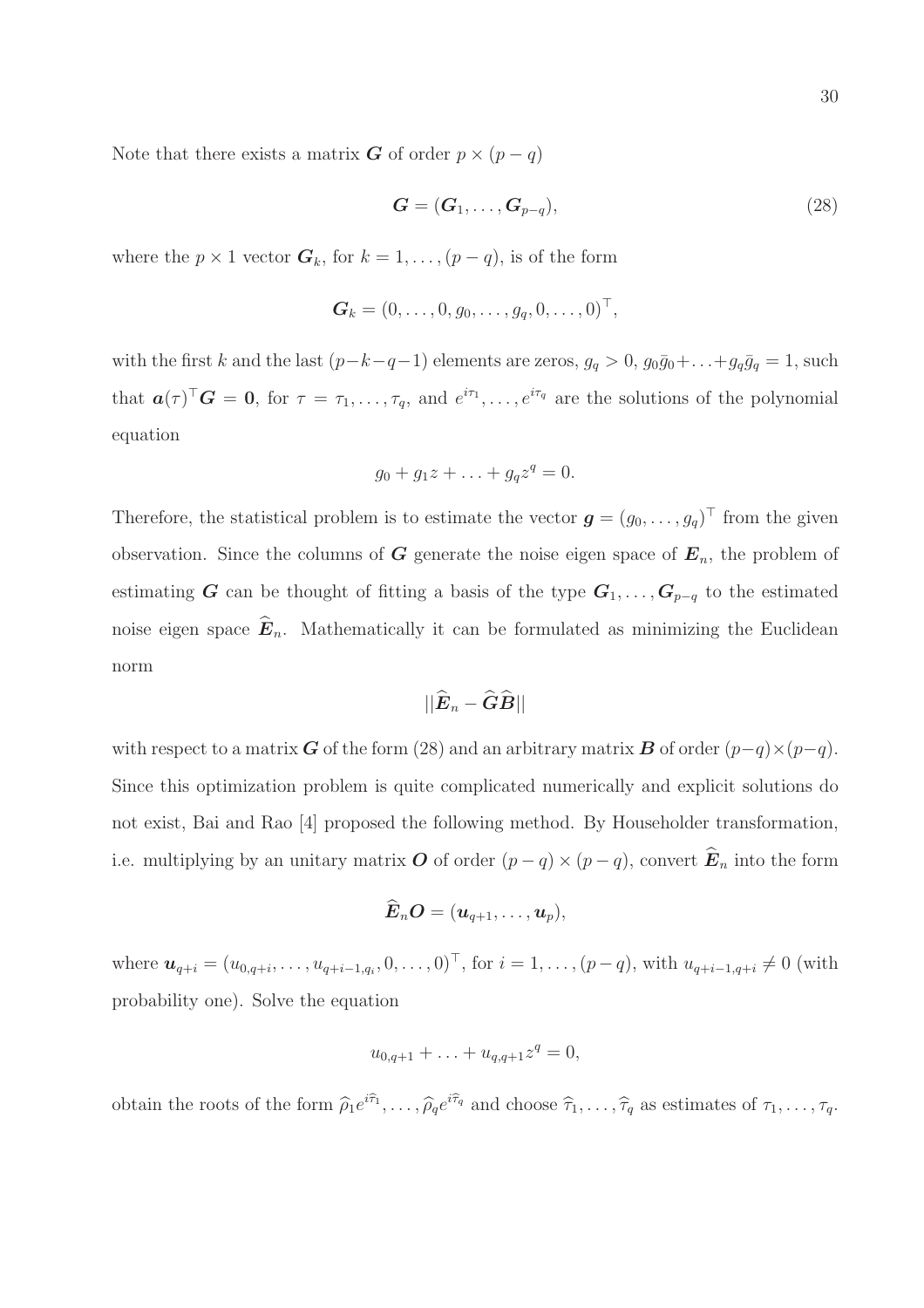We need the following assumptions to establish the asymptotic properties of the proposed estimators.

Assumption 5.1: The second moment of  $x(t)$  exists.

Assumption 5.2: The fourth moment of  $x(t)$  exists.

Assumption 5.3: 
$$
\text{Var}[\text{Re } \mathbf{s}(t)] = \text{Var}[\text{Im } \mathbf{s}(t)] = 2^{-1} \text{ Re } \mathbf{\Gamma}
$$
  
.  
  $E[(\text{Re } \mathbf{s}(t))(\text{Im } \mathbf{s}(t))^{\top}] = -E[(\text{Im } \mathbf{s}(t))(\text{Re } \mathbf{s}(t))^{\top}] = 2^{-1} \text{ Im } \mathbf{\Gamma}.$ 

Assumption 5.4: Var[Re  $\boldsymbol{n}(t)$ ] = Var[Im  $\boldsymbol{n}(t)$ ] =  $2^{-1} \sigma^2 \boldsymbol{I}_p$ Cov[(Re  $\boldsymbol{n}(t)$ , Im  $\boldsymbol{n}(t)$ )] = 0.

Assumption 5.5: 
$$
E[\text{Re } n_k(t)]^4 = E[\text{Im } n_k(t)]^4 = \frac{3}{4}\sigma^2
$$
;  $k = 1, ..., p$ ,  
\n
$$
E(\text{Re } n_k(t))^2 (\text{Re } n_k(t))^2 = E(\text{Im } n_k(t))^2 (\text{Im } n_k(t))^2 = 4^{-1}\sigma^4
$$
\n
$$
k \neq h = 1, ..., p,
$$
\n
$$
E(\text{Re } n_k(t))^2 (\text{Im } n_k(t))^2 = 4^{-1}\sigma^4; \quad k, h = 1, ..., p,
$$

all other kinds of fourth moments are zero.

The following results regarding the asymptotic properties of the proposed estimators have been obtained by Bai, Miao and Rao [3].

Theorem 5.1: Under Assumption 5.1,

$$
(\widehat{\tau}_1,\ldots,\widehat{\tau}_q)^{\top}\longrightarrow(\tau_1,\ldots,\tau_q)^{\top}.
$$

Theorem 5.2: Under Assumptions 5.2-5.4, the limiting distribution of  $\sqrt{n}(\hat{\tau}_1-\tau_1,\ldots,\hat{\tau}_q-\tau_q)^\top$ is a q-variate normal with mean vector zero and covariance matrix

$$
2^{-1} \text{Re}[\mathbf{G}^{-1} (\sigma^4 \Gamma^{-1} (\mathbf{A}^H \mathbf{A})^{-1} \Gamma^{-1} + \sigma^2 \Gamma^{-1}) \mathbf{G}^{-1}],
$$

where

$$
G = \mathrm{diag}(D(\tau_1),\ldots,D(\tau_q)),
$$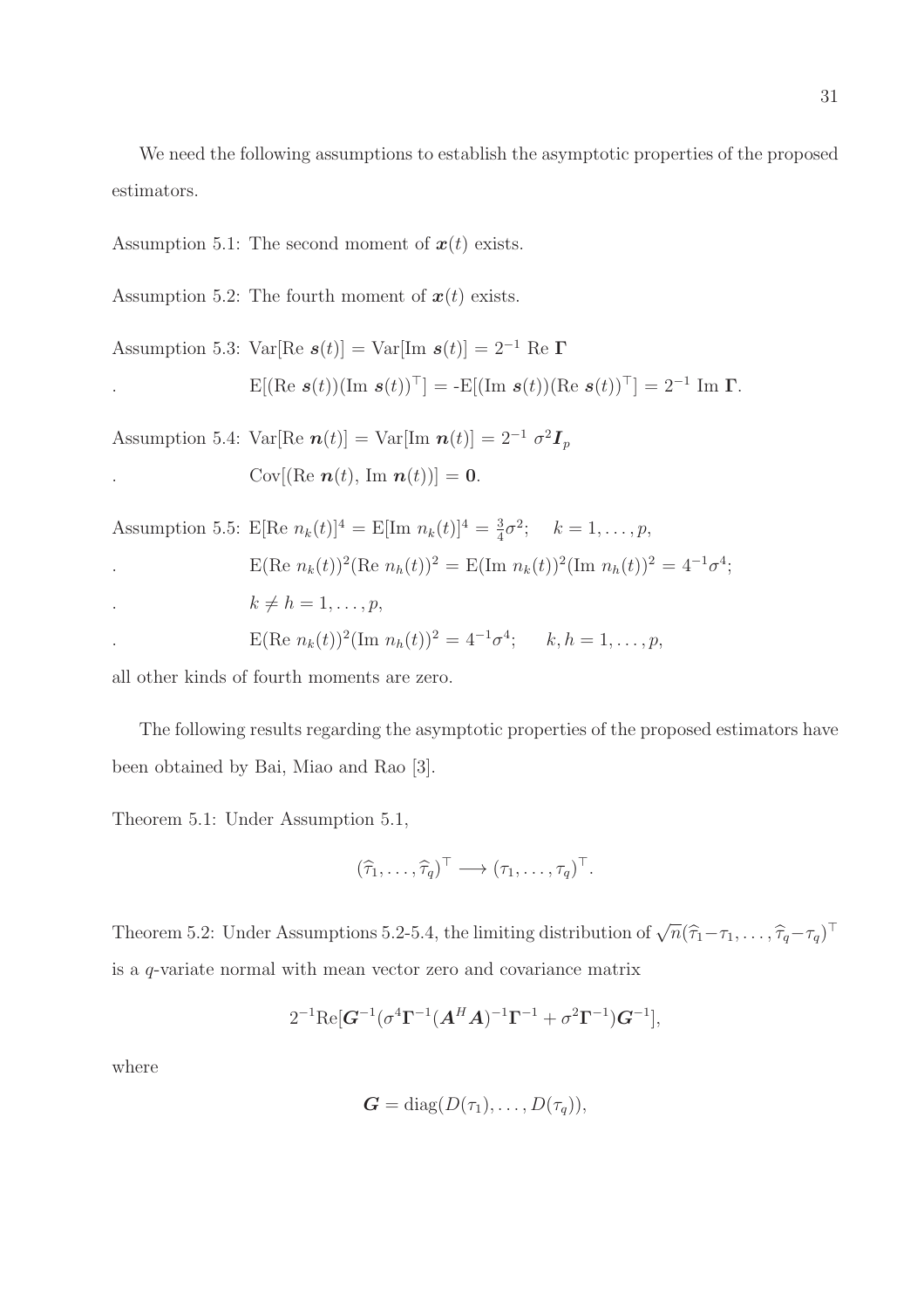$$
D(\tau_k) = g_{q+1} \prod_{i=1, i \neq k}^{q} (e^{i\tau_k} - e^{i\tau_i}) e^{i\tau_k}; \quad k = 1, \dots, q.
$$

Using the conjugate symmetric properties of the polynomial coefficients as discussed in Section 2, the method has been modified and the associated asymptotic results have been established by Kundu [29]. The method has been extended for the multiple moving targets in a sequence of papers by Rao, Sastry and Zhou [44], Rao, Zhang and Zhao [46, 47].

## 6 Some Recent Developments & Conclusions

Professor Rao has worked in this area of Statistical Signal Processing for about 6-7 years. But it has left a long lasting impact among some of the statisticians who are working in this field. In recent time one related model has received a considerable attention in the area of Signal Processing and it is known as the chirp model. A one dimensional multiple chirp model can be expressed as

$$
y(t) = \sum_{k=1}^{p} \alpha_k e^{i(\omega_k t + \theta_k t^2)} + e(t).
$$
 (29)

Here also as before  $y(t)$ 's,  $\alpha_k$ 's and  $e(t)$ 's are complex valued. As the multiple exponential model  $\omega_k$ 's are known as frequency, and  $\theta_k$ 's are known as frequency rate. This model appears in many areas of signal processing, one of the most important one being the radar problem. It can also appear in active sonar and passive sonar system. The problem of parameter estimation of chirp signal has received a considerable amount of attention in the signal processing literature, see for example Abatzoglou [1], Djurić and Kay  $[14]$ , Guo, Zou, Yang and Liu [17] and the references cited therein for different estimation procedures. Several statistical aspects related to this model, asymptotic properties of different estimators of this model and efficient estimation procedures have been developed by Lahiri [37] and Grover [16]. It should be mentioned that both Lahiri [37] and Grover [16] have successfully extended many of the methods proposed by Rao and his collaborators to establish their results.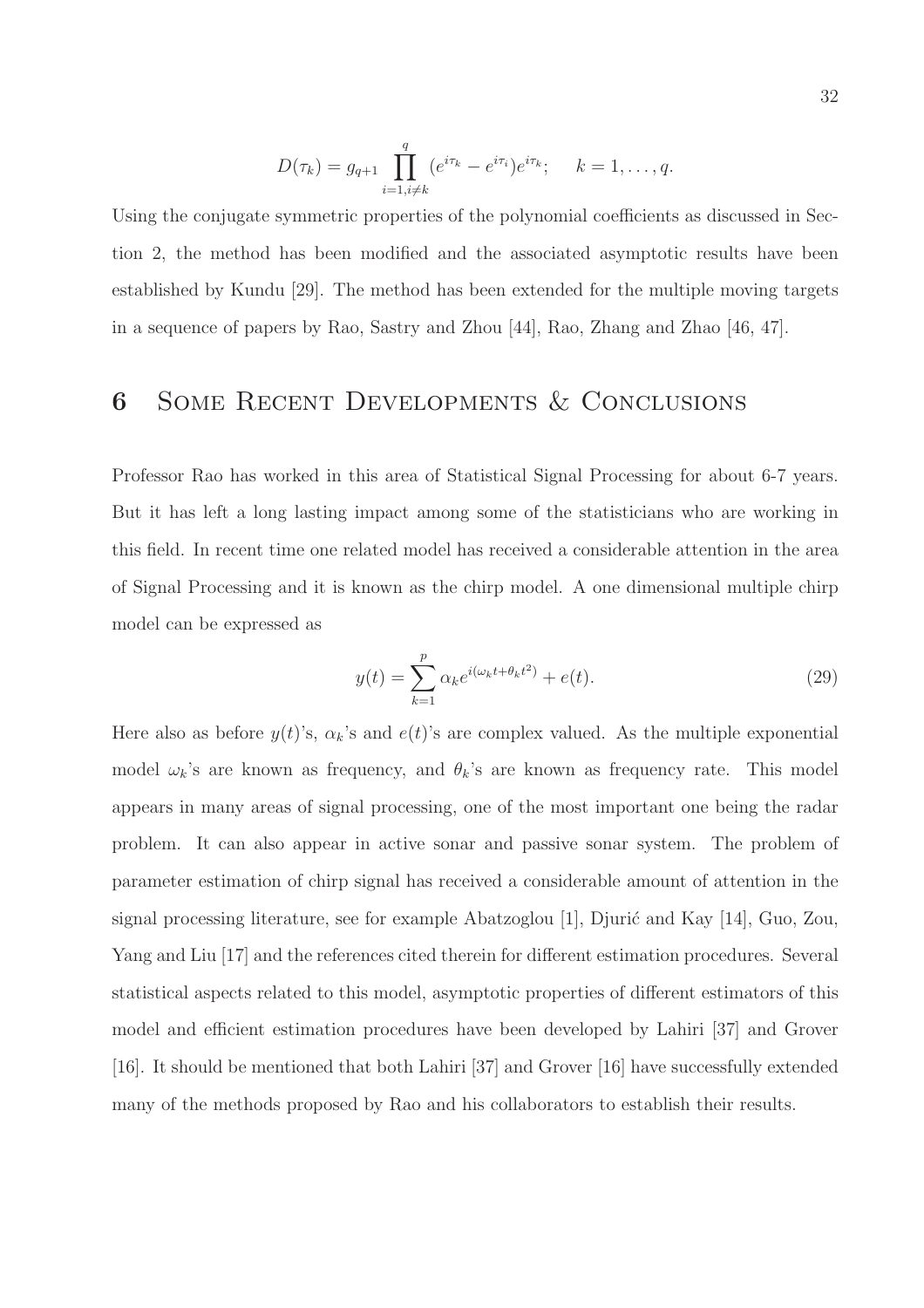Grover [16] has proposed a chirp like model which has the following form:

$$
y(t) = \sum_{k=1}^{p} \alpha_k e^{i\omega_k t} + \sum_{k=1}^{q} \beta_k e^{i\theta_k t^2} + e(t).
$$
 (30)

It is observed that the proposed chirp like model (30) behaves very similarly to the traditional chirp model (29). On the other hand estimation of the parameters for the model (30) is less challenging compared to the model (29). Efficient estimation procedure has been developed by Grover [16] for the model (30). In principle it should be possible to generalize for two dimensional case also, which has several applications in image processing particularly in finger printing. More work is needed along this direction.

# References

- [1] Abatzoglou, T. (1986), "Fast maximum likelihood joint estimation of frequency and frequency rate", IEEE Transactions on Aerospace and Electronic Systems, vol. 22, 708 – 715.
- [2] Bai, Z.D., Krishnaiah, .R. and Zhao, L.C. (1986), "On the simultaneous estimation of the number of signals and frequencies under a model with multiple sinusoids", Technical Report, 86-37, Center for Multivariate Analysis, University of Pittsburgh.
- [3] Bai, Z.D., Miao, B.Q. and Rao, C.R. (1991), "Estimation of direction of arrival of signals: Asymptotic results", Advances in spectrum analysis and array processing, vol. II, Chapter 9, Editor S. Haykin, Prentice Hall, Englewood, Cliffs, N.J.
- [4] Bai, Z.D. and Rao, C.R. (1989), "Spectral analytic methods for the estimation of signals and direction of arrival", In: Prasad, S., Kashyap, R.L. (Eds.), Spectral Analysis in One or Two dimensions, Oxford and IBH Publications Co., New Delhi, pp. 493V507.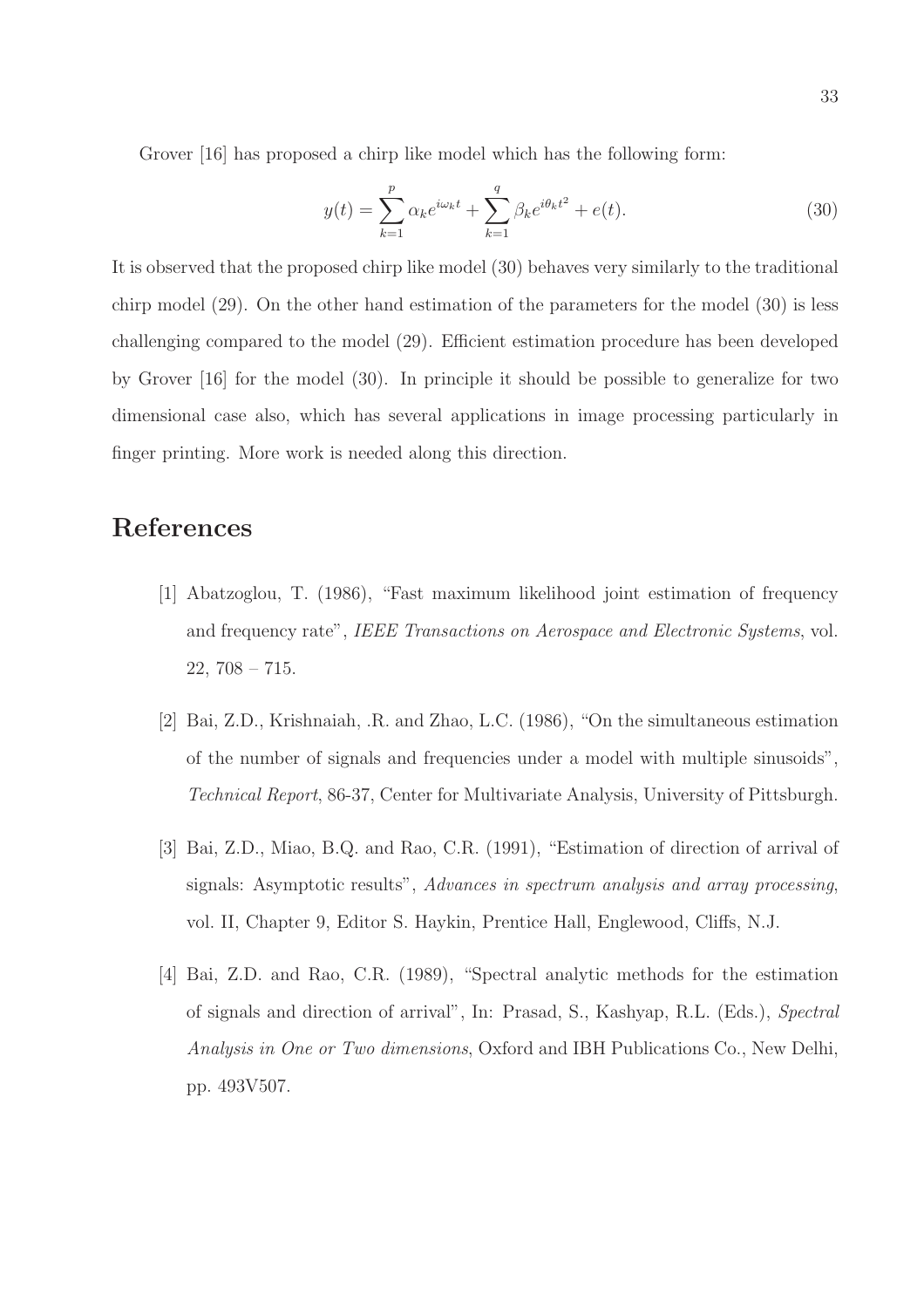- [5] Bai, Z.D., Rao, C.R., Chow, M. and Kundu, D. (2003), "An efficient algorithm for estimating the parameters of superimposed exponential signal", Journal of Statistical Planning and Inference, vol. 110, 23 – 34.
- [6] Bai, Z.D., Rao, C.R., Wu, Y., Zen, M-M., Zhao, L. (1999), "The simultaneous estimation of the number of signals and frequencies of multiple sinusoids when some observations are missing: I. Asymptotic", Proceedings of National Academy of Sciences, vol. 96, 11106 – 11110.
- [7] Barbieri, M.M. and Barone, P. (1992), "A two dimensional Prony's method for spectral estimation", IEEE Transactions on Signal Processing, vol. 40, no. 11, 2747 – 2756.
- [8] Bates, D.M. and Watts, G.W. (1988), Nonlinear regression analysis and its applications, John Wiley and Sons Inc., New York.
- [9] Bienvenu, G. and Kopp, L. (1980), "Adaptivity of background noise spatial coherence for high resolution passive methods", *Proceedings of the ICASSP 80*, Denver, CO, pp. 307310.
- [10] Bresler, Y. and Macovski, A. (1986), "Exact maximum likelihood parameter estimation of superimposed exponential signals in noise", IEEE Transactions of Acoustics, Speech and Signal Processing, vol. ASSP-34, 1081 – 1089.
- [11] Bronez, T.P. and Cadzow, J.A. (1983), "An algebraic approach to super-resolution array processing, IEEE Transactions on Aerospace Electronic Systems, vol. 19, 123–133.
- [12] Cabrera, S.D. and Bose, N.K. (1993), "Prony's method for two-dimensional complex exponential modelling", (Chapter 15), In S.G. Tzafestas (Ed.), Applied Control *Theory*, pp:  $401 - 411$ , New York, Marcel and Dekker.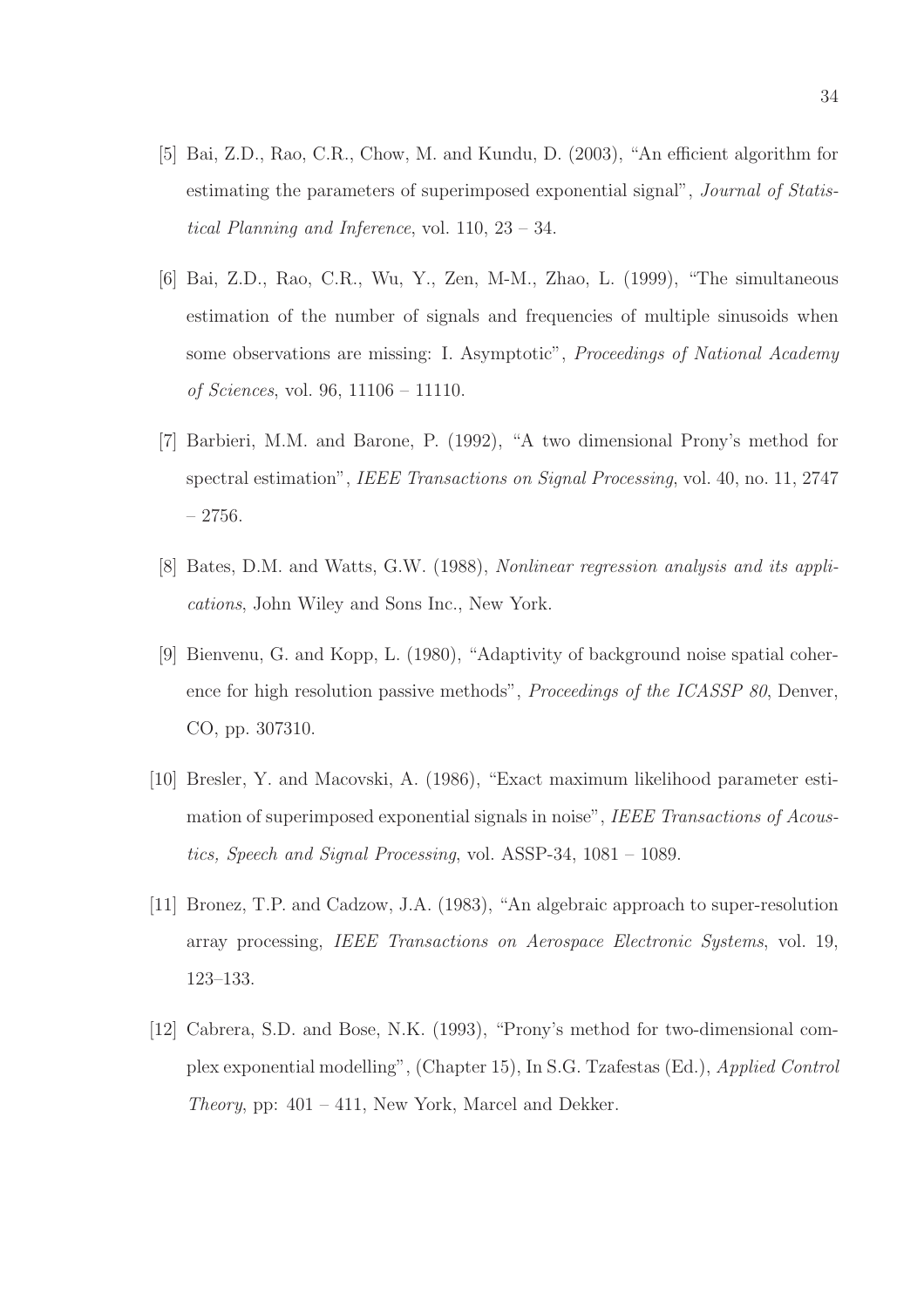- [13] Chun, J. and Bose, N.K. (1995), "Parameter estimation via signal selectivity of signal subspaces (PESS) and its applications", Digital Signal Processing, vol. 5, 58 – 76.
- [14] Djurić, P.M. and Kay, S.M. (1990), "Parameter estimation of chirp signals", IEEE Transactions on Acoustics, Speech and Signal Processing, vol. 38, 2118 – 2126.
- [15] Froberg, C.E. (1969), Introduction to numerical analysis, 2nd ed., Addision-Wesley Pub Co., Boston.
- [16] Grover, R. (2020), "Frequency and frequency rate estimation of some nonstationary signal processing models", Ph.D. Thesis, Indian Institute of Technology, Kanpur.
- [17] Guo, J., Zou, H., Yang, X. and Liu, G. (2011), "Parameter estimation of multicomponent chirp signals via sparse representation", IEEE Transactions on Aerospace and Electronic Systems, vol. 47, 2261 – 2268.
- [18] Hilderband, F.B. (1956), An introduction to numerical analysis, MCGraw Hill, New York.
- [19] Hua, Y. (1992), "Estimating two-dimensional frequencies by matrix enhancement and matrix pencil", IEEE Transactions on Signal Processing, vol. 40, 2267 – 2280.
- [20] Jennrich, R.I. (1969), "Asymptotic properties of the non-linear least squares estimation", Annals of Mathematical Statistics, vol. 40, 633 – 643.
- [21] Johnson, D.H. and Degra S.R. (1982), "Improving the resolution of bearing in passive sonar arrays by eigenanalysis, IEEE Transactions on Acoustics, Speech and Signal Process, vol. 29, 401–413.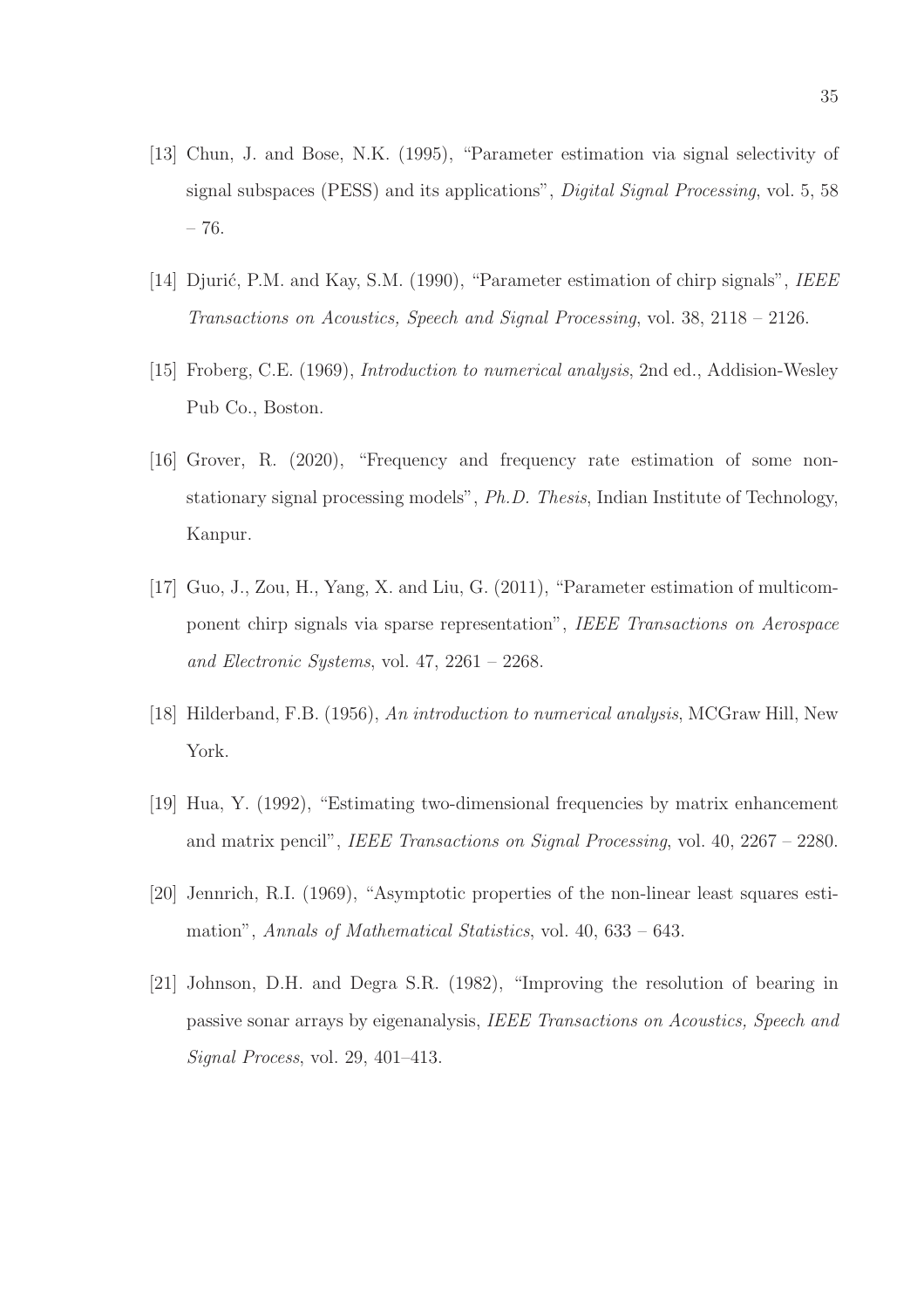- [22] Kannan, N. (1992), Estimation of direction of arrival of signals in signal processing, Ph.D. Thesis, Department of Statistics, The Pennsylvania State University, University Park, USA.
- [23] Kannan, N. and Kundu, D. (1994), "On Modified EVLP and ML Methods for Estimating Superimposed Exponential Signals", Signal Processing, vol. 39, 223 – 233.
- [24] Kay, S. M. and Nekovei, R. (1990), "An efficient two-dimensional frequency estimator", IEEE Transactions on Acoustics, Speech and Signal Processing, vol. 38, 1807 – 1809.
- [25] Kumaresan, R. and Tufts, D. (1983), "Estimation of arrival of multiple plane waves", IEEE Transactions on Aerospace Electronic Systems, vol. 19, 134–139.
- [26] Kundu, D. (1991), "Asymptotic Properties of the Complex Valued Non-Linear Regression Model", Communications in Statistics - Theory and Methods, Vol 20, 3793 – 3803.
- [27] Kundu, D. (1993) "Estimating the Parameters of Undamped Exponential Signals", Technometrics, vol.  $35, 215 - 218$ .
- [28] Kundu, D. (1996), "Modified MUSIC Algorithm for Estimating DOA of Signals", Signal Processing, vol. 48, 85–90.
- [29] Kundu, D. (1999), "Estimating DOA of Signals; Some Asymptotic Results", Sankhya, Ser. A , vol. 61 120–138.
- [30] Kundu, D. (2000), "Estimating the number of signals in the presence of white noise", Journal of Statistical Planning and Inference , vol. 90, 57–68.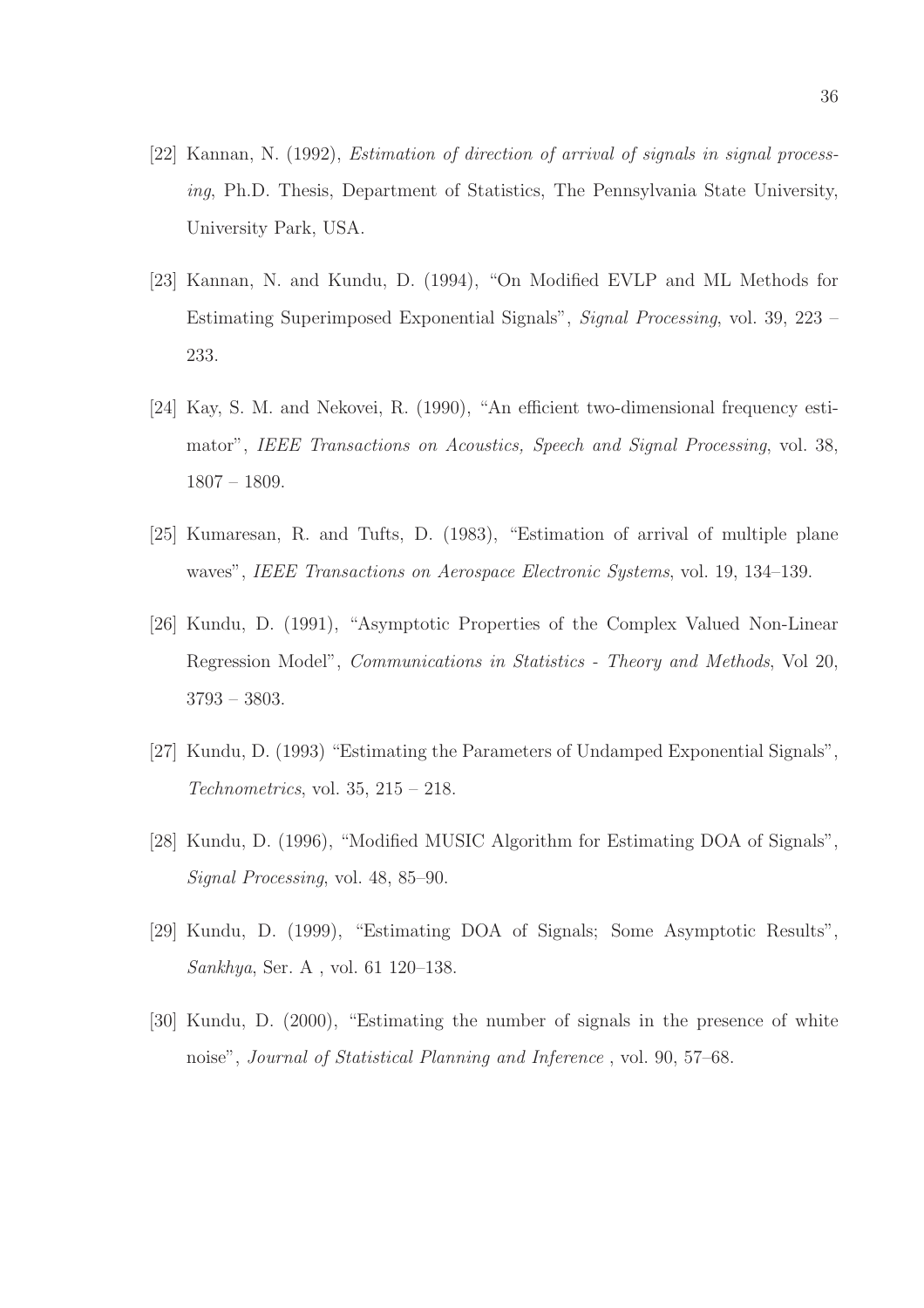- [31] Kundu, D. and Gupta, R.D. (1998), "Asymptotic Properties of the Least Squares Estimators of a Two Dimensional Texture Model", Metrika, vol. 48, 83 – 97.
- [32] Kundu, D. and Kundu, R. (1995), "Consistent Estimates of Super Imposed Exponential Signals when Some Observations are Missing", Journal of Statistical Planning and Inference, vol 44,  $205 - 218$ .
- [33] Kundu, D. and Mitra, A. (1996), ""A Note on the Consistency of the Undamped Exponential Signals Model", Statistics, Vol. 28, 25 - 33.
- [34] Kundu, D and Mitra, A. (1999), "On Asymptotic Properties and Confidence Intervals for Exponential Signals", Signal Processing, vol. 72, 129 – 139.
- [35] Kundu, D. and Nandi, S. (2003), "Determination of Discrete Spectrum in a Stationary Random Field", Statistica Neerlandica , vol. 57, 258 – 284.
- [36] Kundu, D. and Nandi, S. (2012), Statistical signal processing; Frequency estimation, Springer, New Delhi.
- [37] Lahiri, A. (2012), "Estimators of parameters of chirp signals and their properties", Ph.D. Thesis, Indian Institute of Technology Kanpur.
- [38] McClellan, J.H. (1982), "Multidimensional spectral estimation" Proceedings of IEEE, vol. 70, 1029 – 1039.
- [39] Miao, B.Q., Wu, Y. and Zhao, L.C. (1998), "On strong consistency of a twodimensional frequency estimation algorithm", Statistica Sinica, vol. 8, 559 – 570.
- [40] Nandi, S., Prasad, A. and Kundu, D. (2010), "An efficient and fast algorithm for estimating the parameters of two-dimensional sinusoidal signals, Journal of Statistical Planning and Inference, vol. 140, 153 – 168.
- [41] Owsley, N.L. (1977), "Spectral signal set extraction", In: Eacconi, G. (Ed.), Aspects of Signal Processing, Part II. pp. 469 475.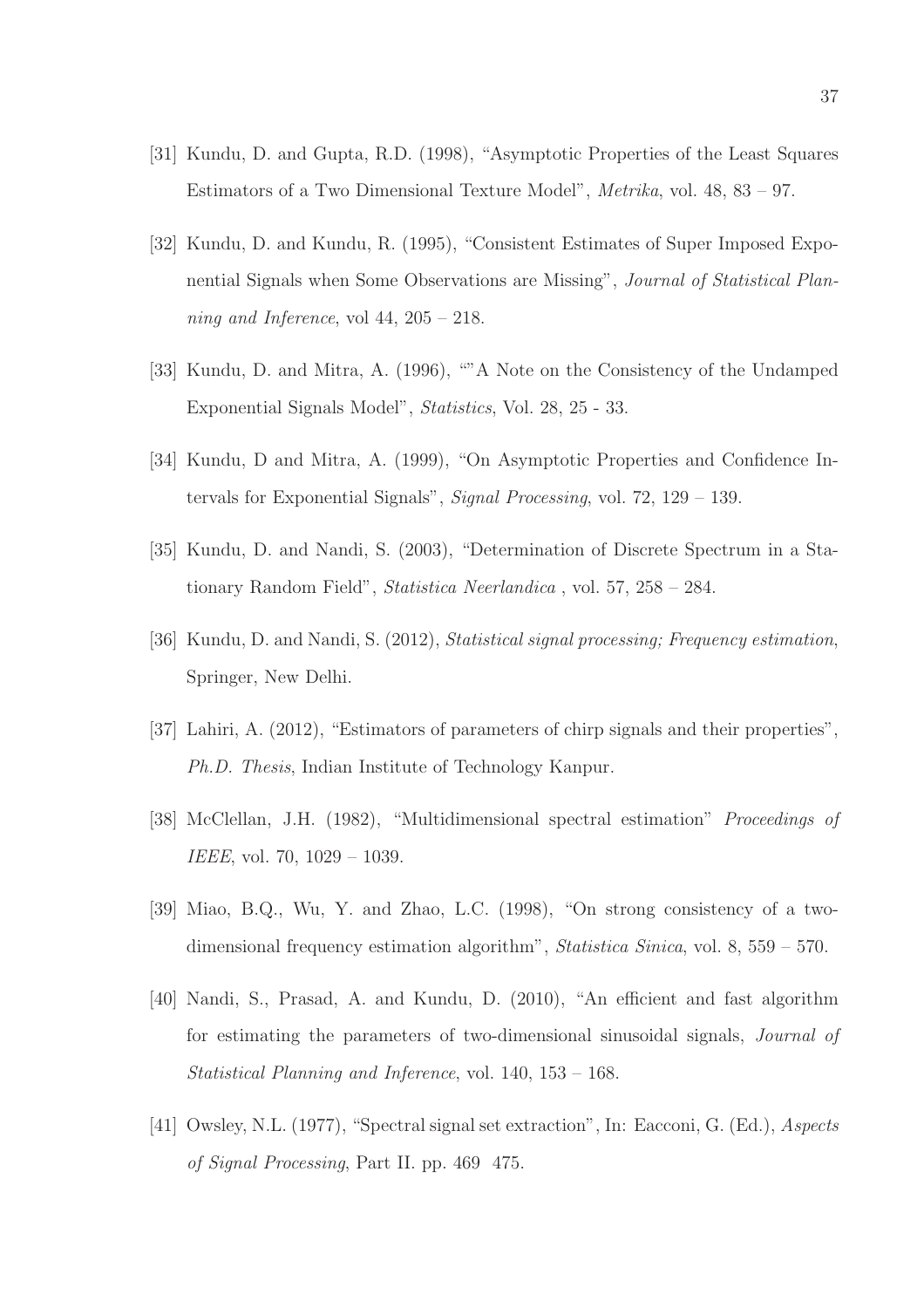- [42] Paulraj, A., Otteresten, B., Roy, R., Swindlehurst, A., Xu, G. and Kailath, T. (1993), "Subspace methods for direction of arrival estimation", In: Bose, N.K., Rao, C.R. (Eds.), Handbook of Statistics, Vol. 10. Elsevier Science Publishers, Amsterdam, pp. 693739 (Chapter 16).
- [43] Pillai, S.U. (1989), *Array Signal Processing*, Springer, New York.
- [44] Rao, C.R., Sastry, C.R. and Zhou, B. (1994), "Tracking the direction of arrival of multiple moving targets", IEEE Transactions on Signal Processing, vol. 42, no. 5, 1133 – 1144.
- [45] Rao, C.R., Zhang, L. and Zhao, L.C. (1993), "New algorithm for multitarget angle tracking", IEE Proceedings-F, vol. 140, no.  $5, 335 - 338$ .
- [46] Rao, C.R., Zhang, L. and Zhao, L.C. (1993), "Multiple target angle tracking using sensor array outputs", IEEE Transactions on Aerospace, Electronic Systems, vol.  $29, 268 - 271.$
- [47] Rao, C.R., Zhang, L. and Zhao, L.C. (1994), "Multitarget angle tracking an algorithm for data association", IEEE Transactions on Signal Processing, vol. 42, no.  $2,459-462.$
- [48] Rao, C.R. and Zhao, L.C. (1993), "Asymptotic behavior of maximum likelihood estimators of superimposed exponential signals", IEEE Transactions on Signal Processing, vol. 41, no. 3,  $1461 - 1464$ .
- [49] Rao, C.R., Zhao, L. and Zhou, B. (1994), "Maximum likelihood estimation of 2-D superimposed exponential signals", IEEE Transactions on Signal Processing, vol. 42, no. 7, 1795 – 1802.